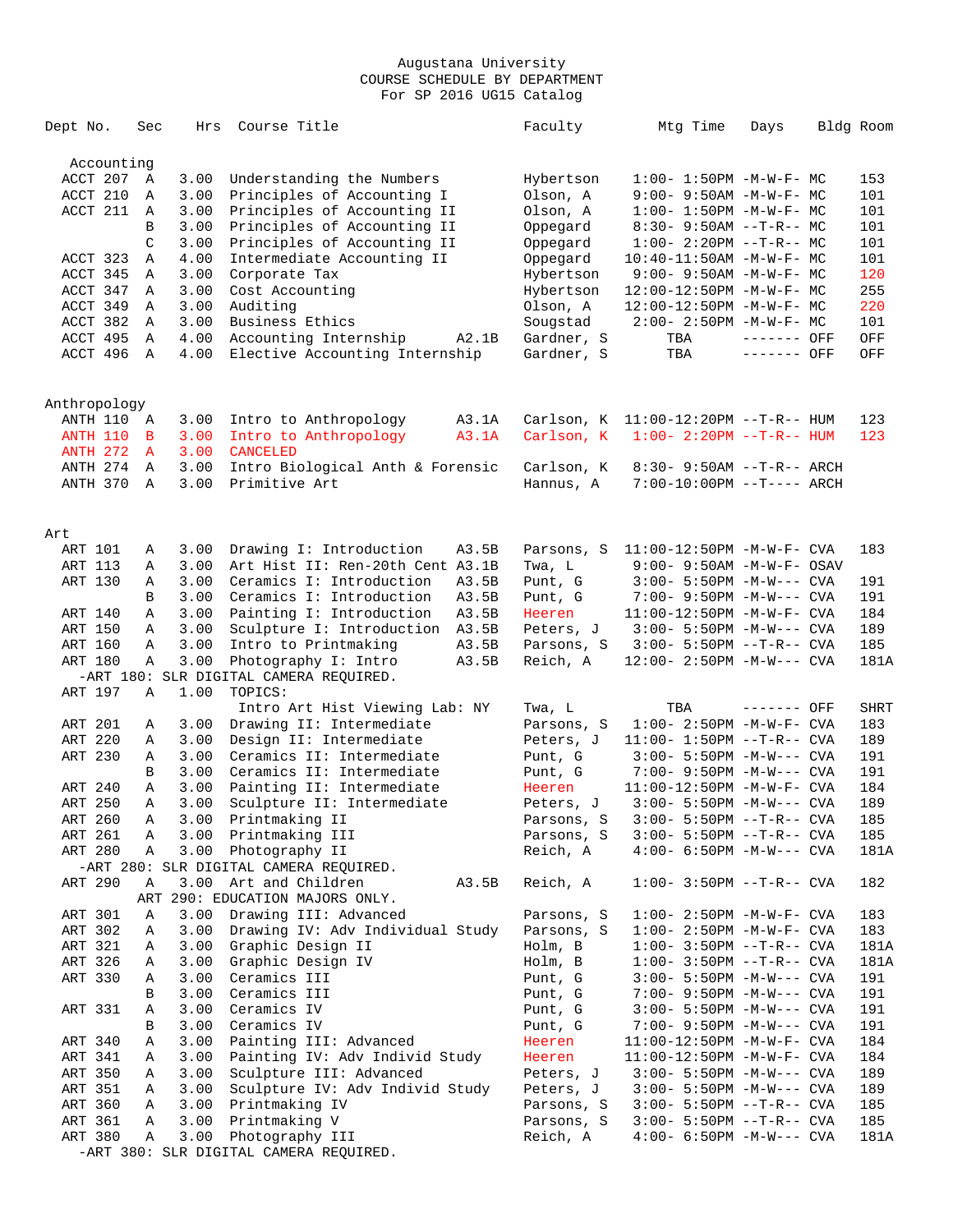| Dept No.               | Sec            | Hrs  | Course Title                     |      | Faculty               | Mtg Time                                             | Days        | Bldg Room   |
|------------------------|----------------|------|----------------------------------|------|-----------------------|------------------------------------------------------|-------------|-------------|
| American Sign Language |                |      |                                  |      |                       |                                                      |             |             |
| ASL 111                | Α              | 3.00 | American Sign Language II        | A3.4 | Gundersn, C           | $1:00-2:20PM -T-R--MC$                               |             | 202         |
|                        | В              | 3.00 | American Sign Language II        | A3.4 | Steen, C              | $1:00 - 1:50PM - M - W - F - MC$                     |             | 202         |
|                        | C              | 3.00 | American Sign Language II        | A3.4 | Miller, T             | $11:00-12:20PM$ --T-R-- MC                           |             | 202         |
|                        | D              | 3.00 | American Sign Language II        | A3.4 | Miller, T             | $8:30 - 9:50PM -T-R--MC$                             |             | 202         |
| ASL 211                | $\mathbb{A}$   | 3.00 | American Sign Language IV        |      | Steen, C              | $2:00 - 2:50PM - M - W - F - MC$                     |             | 201         |
| Athletic Training      |                |      |                                  |      |                       |                                                      |             |             |
| AT 201                 | Α              | 2.00 | Athletic Training Experience II  |      | Rinne                 | $2:00 - 2:50PM -M-W---$ ELMN                         |             | 232         |
| AT 315                 | Α              | 2.00 | Administration in Athl Training  |      | Day, J                | $11:00-11:50AM$ --T-R-- ELMN                         |             | 230         |
| AT 355                 | Α              | 3.00 | Cur Top in Exer/Sport Sci A2.1B  |      | Day, J                | 12:30- 1:50PM --T-R-- ELMN                           |             | 241         |
| AT 371                 | Α              | 4.00 | Rehab Techniques Athletic Trng   |      | Gerry, B              | $1:00-1:50PM -M-W-F-ELMN$                            |             | 230         |
|                        |                |      |                                  |      | Gerry, B              | $1:00-1:50PM$ --T---- ELMN                           |             | 232         |
| AT 395                 | Α              | 4.00 | Athletic Training Internship     |      | Gerry, B              | TBA                                                  | ------- OFF | OFF         |
| AT 451                 | Α              | 2.00 | Athletic Training Experience V   |      | Haywood, E            | $2:00 - 2:50PM -T-R-- ELMN$                          |             | 232         |
|                        |                |      |                                  |      | Johnson, K            |                                                      |             |             |
| AT 468                 | Α              | 1.00 | BOC Preparation                  |      | Gerry, B              | $9:00 - 9:50AM - M-W---$ ELMN                        |             | 230         |
| AT 495                 | Α              | 4.00 | Athletic Training Internship II  |      | Gerry, B              | TBA                                                  | ------- OFF | OFF         |
| Biology                |                |      |                                  |      |                       |                                                      |             |             |
| BIOL 110               | A              | 4.00 | Biology & Human Concerns         | A3.2 | Lewis, A              | $9:00 - 9:50AM - M - W - F - MC$                     |             | 201         |
|                        |                |      |                                  |      | Mallowa               |                                                      |             |             |
|                        |                |      |                                  |      | Mallowa               | $2:00-3:50PM -M-----FSC$                             |             | 251         |
|                        | B              | 4.00 | Biology & Human Concerns         | A3.2 | Lewis, A<br>Mallowa   | $9:00 - 9:50AM - M - W - F - MC$                     |             | 201         |
|                        |                |      |                                  |      | Mallowa               | 8:00- 9:50AM --T---- FSC                             |             | 251         |
|                        | C              | 4.00 | Biology & Human Concerns         | A3.2 | Lewis, A              | $9:00 - 9:50AM - M - W - F - MC$                     |             | 201         |
|                        |                |      |                                  |      | Mallowa               |                                                      |             |             |
|                        |                |      |                                  |      | Mallowa               | $11:00-12:50PM$ --T---- FSC                          |             | 251         |
| BIOL 121               | A1             | 4.00 | Biological Principles II         |      | Matzner, S            | $11:00-11:50AM$ -M-W-F- MC                           |             | 201         |
|                        |                |      |                                  |      | Gubbels               |                                                      |             |             |
|                        |                |      |                                  |      | Spencer, C            | 8:00-10:50AM --T---- FSC                             |             | 253         |
|                        | A2             | 4.00 | Biological Principles II         |      | Matzner, S            | 11:00-11:50AM -M-W-F- MC                             |             | 201         |
|                        |                |      |                                  |      | Gubbels               |                                                      |             |             |
|                        |                |      |                                  |      | Matzner, S            | $11:30 - 2:20PM -T--- FSC$                           |             | 253         |
|                        | B1             |      | 4.00 Biological Principles II    |      | Matzner, S            | $1:00 - 1:50PM - M - W - F - MC$                     |             | 201         |
|                        |                |      |                                  |      | Lewis, A              |                                                      |             |             |
|                        |                |      |                                  |      | Lewis, A              | $2:30 - 5:20PM -T--- FSC$                            |             | 253         |
|                        |                |      | B2 4.00 Biological Principles II |      | Matzner, S            | $1:00-1:50PM -M-W-F-MC$                              |             | 201         |
|                        |                |      |                                  |      | Lewis, A              |                                                      |             |             |
|                        |                |      |                                  |      | Spencer, C            | $8:00-10:50AM$ ----R-- FSC                           |             | 253         |
|                        | B <sub>3</sub> |      | 4.00 Biological Principles II    |      | Matzner, S            | $1:00 - 1:50PM - M - W - F - MC$                     |             | 201         |
|                        |                |      |                                  |      | Lewis, A              |                                                      |             |             |
| BIOL 150               | A              |      |                                  |      | Lewis, A<br>Vogelmann | $12:00 - 2:50PM$ ----R-- FSC                         |             | 253         |
|                        |                | 4.00 | Human Anatomy                    |      | Vogelmann             | 8:00- 8:50AM -M-W-F- OSAV<br>$8:00-9:50AM --T---FSC$ |             | FELL<br>255 |
|                        | B              | 4.00 | Human Anatomy                    |      | Vogelmann             | 8:00- 8:50AM -M-W-F- OSAV                            |             | FELL        |
|                        |                |      |                                  |      | Vogelmann             | $11:00-12:50PM$ --T---- FSC                          |             | 255         |
|                        | C              | 4.00 | Human Anatomy                    |      | Vogelmann             | 8:00- 8:50AM -M-W-F- OSAV                            |             | FELL        |
|                        |                |      |                                  |      | Baye, L               | $2:00-3:50PM$ --T---- FSC                            |             | 255         |
|                        | D              | 4.00 | Human Anatomy                    |      | Vogelmann             | 8:00- 8:50AM -M-W-F- OSAV                            |             | FELL        |
|                        |                |      |                                  |      | Vogelmann             | $3:00-4:50PM$ ---W--- FSC                            |             | 255         |
|                        |                |      |                                  |      | Vogelmann             | $8:00 - 9:50AM -T--- FSC$                            |             | 255         |
|                        | Е              | 4.00 | Human Anatomy                    |      | Vogelmann             | $8:00 - 8:50AM - M - W - F - OSAV$                   |             | FELL        |
|                        |                |      |                                  |      | Vogelmann             | $2:00 - 3:50PM - M--- FSC$                           |             | 255         |
| BIOL 234               | Α              | 4.00 | Cell Biology                     |      | Baye, L               | $12:00-12:50PM -M-W-F-MC$                            |             | 201         |
|                        |                |      |                                  |      | King, L               | $1:30-4:20PM --T---FSC$                              |             | 251         |
|                        | В              | 4.00 | Cell Biology                     |      | Baye, L               | $12:00-12:50PM -M-W-F-MC$                            |             | 201         |
|                        |                |      |                                  |      | Baye, L               | $2:00-4:50PM$ ---W--- FSC                            |             | 251         |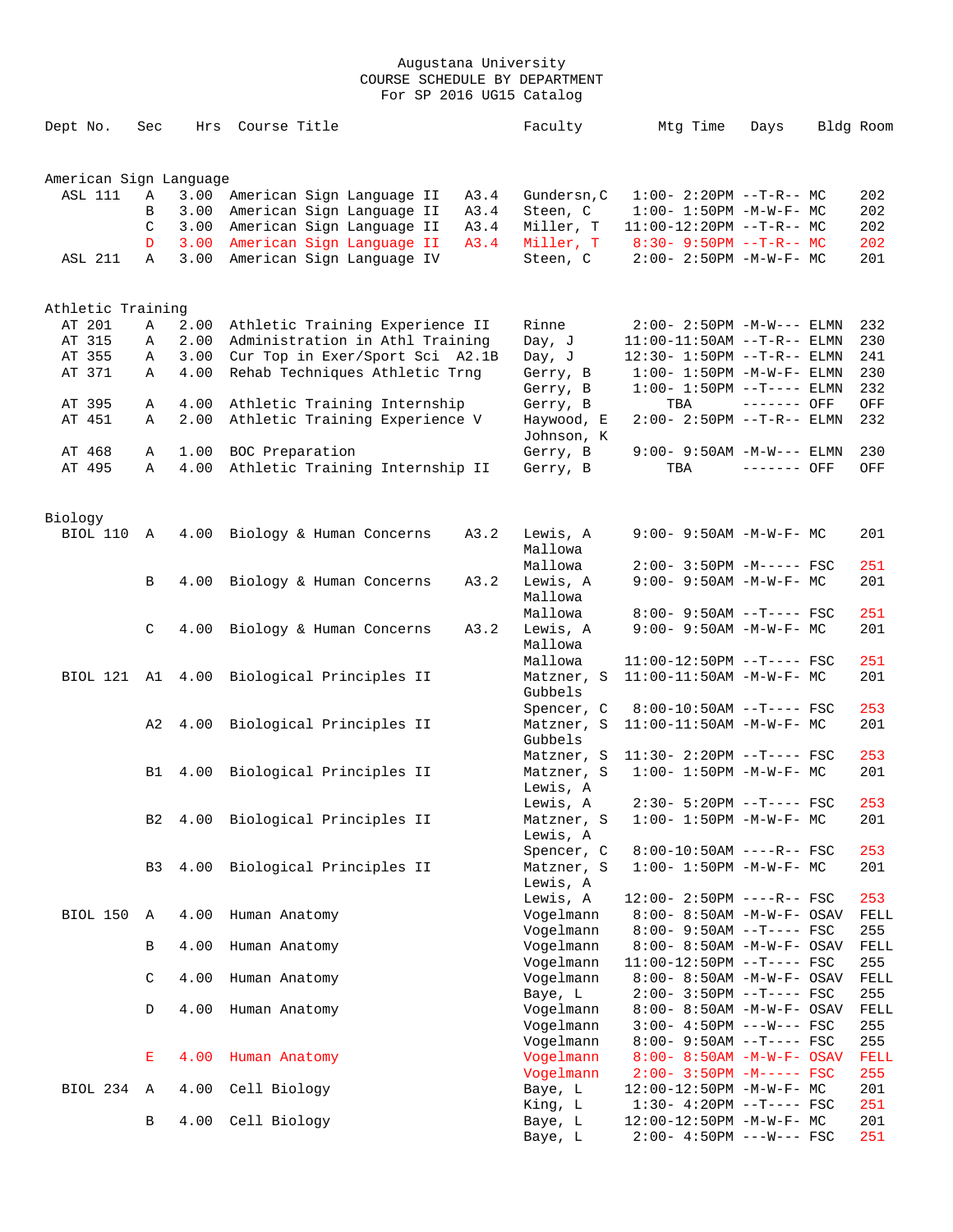| Dept No.                | Sec         | Hrs             | Course Title                                                       |       | Faculty                | Mtg Time                                                        | Days         | Bldg Room |            |
|-------------------------|-------------|-----------------|--------------------------------------------------------------------|-------|------------------------|-----------------------------------------------------------------|--------------|-----------|------------|
|                         | C           | 4.00            | Cell Biology                                                       |       | Baye, L                | $12:00-12:50PM -M-W-F-MC$                                       |              |           | 201        |
|                         |             |                 |                                                                    |       | Mallowa                | $8:00-10:50AM$ ----R-- FSC                                      |              |           | 251        |
|                         | D           | 4.00            | Cell Biology                                                       |       | Baye, L                | 12:00-12:50PM -M-W-F- MC                                        |              |           | 201        |
|                         |             |                 |                                                                    |       | Mallowa                | 3:00- 5:50PM ----R-- FSC                                        |              |           | 251        |
| BIOL 250                | Α           | 4.00            | Introductory Microbiology                                          |       | Eqland                 | 9:00- 9:50AM -M-W-F- FSC                                        |              |           | 370        |
|                         |             |                 |                                                                    |       | King, L                | 8:00- 9:50AM ----R-- FSC                                        |              |           | 255        |
|                         | B           | 4.00            | Introductory Microbiology                                          |       | Egland                 | $9:00 - 9:50AM - M - W - F - FSC$                               |              |           | 370        |
|                         |             |                 |                                                                    |       | King, L                | $10:40-12:30PM$ ----R-- FSC                                     |              |           | 255        |
|                         | C           | 4.00            | Introductory Microbiology                                          |       | Egland                 | 9:00- 9:50AM -M-W-F- FSC                                        |              |           | 370        |
|                         |             |                 |                                                                    |       | King, L                | $1:30 - 3:20PM$ ----R-- FSC                                     |              |           | 255        |
| BIOL 270                | Α           | 4.00            | Biostats&Experiment Design A2.1B                                   |       | Miles, C               | 12:00-12:50PM -M-W-F- FSC                                       |              |           | 373        |
|                         |             |                 |                                                                    |       | Miles, C               | $11:00-12:50PM$ ----R-- MC                                      |              |           | 001        |
| BIOL 332                | A           | 3.00            | <b>CANCELED</b>                                                    |       |                        |                                                                 |              |           |            |
| BIOL 334 A              |             | 4.00            | Vertebrate Embryology                                              | A2.1B | Miles, C               | $8:00 - 8:50AM - M - W - F - MC$                                |              |           | 120        |
|                         |             |                 |                                                                    |       | Miles, C               | $8:00-10:50AM$ --T---- FSC                                      |              |           | 257        |
| BIOL 336                | A           | 4.00            | Ornithology                                                        |       | Lewis, A               | 2:00- 2:50PM -M-W-F- FSC                                        |              |           | 371        |
|                         |             |                 |                                                                    |       | Lewis, A               | $8:00-10:50AM$ ----R-- FSC                                      |              |           | 257        |
| BIOL 350                | Α           | 4.00            | Aquatic Ecology                                                    | A2.1B | Spencer, C             | 11:00-11:50AM -M-W-F- FSC                                       |              |           | 244        |
|                         |             |                 |                                                                    |       | Spencer, C             | $1:00-4:50PM -T---FSC$                                          |              |           | 257        |
| BIOL 358                | Α           | 4.00            | Molecular Biology                                                  |       | Vitiello               | 11:00-11:50AM -M-W-F- FSC<br>$8:00-10:50AM$ ----R-- FSC         |              |           | 376<br>257 |
|                         |             |                 |                                                                    |       | Vitiello               |                                                                 |              |           |            |
|                         | B           | 4.00            | Molecular Biology                                                  |       | Vitiello               | 11:00-11:50AM -M-W-F- FSC                                       |              |           | 376        |
|                         |             |                 |                                                                    |       | Vitiello<br>Vitiello   | $1:00-3:50PM$ ----R-- FSC                                       |              |           | 257<br>376 |
|                         | C           | 4.00            | Molecular Biology                                                  |       |                        | $11:00-11:50AM$ -M-W-F- FSC                                     |              |           | 257        |
| BIOL 364 A              |             | 4.00            |                                                                    | A2.1B | Vitiello<br>Larson, Mk | $3:00 - 5:50PM$ ---W--- FSC<br>$2:00 - 2:50PM -M-W-F - FSC$     |              |           | 363        |
|                         |             |                 | Pharmacology                                                       |       | Larson, Mk             | $1:00 - 3:50PM$ ----R-- FSC                                     |              |           | 371        |
| BIOL 366                | Α           |                 |                                                                    |       | Gubbels                |                                                                 |              |           | 376        |
|                         |             | 4.00            | Advanced Human Physiology                                          |       | Gubbels                | $9:00 - 9:50AM - M - W - F - FSC$<br>$9:00-11:50AM$ --T---- FSC |              |           | 257        |
|                         |             |                 |                                                                    |       | Gubbels                | 9:00- 9:50AM -M-W-F- FSC                                        |              |           | 376        |
|                         | B           | 4.00            | Advanced Human Physiology                                          |       | Vogelmann              | $2:00-4:50PM -T---FSC$                                          |              |           | 257        |
| <b>BIOL 395</b>         | Α           | 4.00            | Internship                                                         |       | Matzner, S             | TBA                                                             | $------$ OFF |           | OFF        |
| BIOL 490                | $\mathbb A$ | 1.00            | Biology Seminar                                                    |       | Egland                 | $3:00 - 3:50PM$ ---W--- FSC                                     |              |           |            |
|                         |             |                 |                                                                    |       |                        |                                                                 |              |           |            |
| Business Administration |             |                 |                                                                    |       |                        |                                                                 |              |           |            |
| BSAD 205 A              |             |                 | 3.00 Management Information Systems I                              |       | Entwistle              | $1:00-2:20PM -T-R--MC$                                          |              |           | 002        |
| <b>BSAD 205 B</b>       |             |                 | 3.00 Management Information Systems I                              |       | Sougstad               | $8:30 - 9:50AM$ --T-R-- MC                                      |              |           | 002        |
| BSAD 241 A              |             | 3.00            | Management Information System II                                   |       | Entwistle              | $11:00-12:20PM$ --T-R-- MC                                      |              |           | 002        |
|                         |             |                 | -BSAD 241: APPLIES TO MIS, MANANGEMENT EMPHASIS AREAS.             |       |                        |                                                                 |              |           |            |
| BSAD 310 A              |             |                 | 3.00 Principles of Marketing                                       |       | Keltgen, J             | $8:00-8:50AM -M-W-F-MC$                                         |              |           | 264        |
|                         |             |                 | BSAD 310 B 3.00 Principles of Marketing                            |       |                        | Keltgen, J 9:00- 9:50AM -M-W-F- MC                              |              |           | 264        |
| BSAD 320 A              |             |                 | 3.00 Principles of Management                                      |       | Gardner, S             | $11:00-11:50AM$ -M-W-F- MC                                      |              |           | 103        |
|                         | B           |                 | 3.00 Principles of Management                                      |       |                        | Gardner, S 12:00-12:50PM -M-W-F- MC                             |              |           | 103        |
| BSAD 330                | A           |                 | 3.00 Principles of Finance                                         |       | Koepsell               | $2:00 - 2:50PM -M-W-F - MC$                                     |              |           | 255        |
| BSAD 340 A              |             | 3.00            | Business Law I                                                     |       | Harris, J              | $11:00-12:20PM$ --T-R-- MC                                      |              |           | 101        |
| BSAD 380 A              |             | 3.00            | Business Law II                                                    |       |                        | Harris, $J = 1:00 - 1:50PM - M - W - F - MC$                    |              |           | 264        |
| BSAD 382 A              |             |                 | 3.00 Business Ethics                                               |       | Sougstad               | $2:00 - 2:50PM - M - W - F - MC$                                |              |           | 101        |
| BSAD 415 A              |             |                 | 3.00 Personal Selling and Sales Mgmt                               |       | Keltgen, J             | $11:00-12:20PM$ --T-R-- MC                                      |              |           | 264        |
|                         |             |                 | -BSAD 415: APPLIES TO MARKETING EMPHASIS.                          |       |                        |                                                                 |              |           |            |
| BSAD 417 A              |             |                 | 3.00 Healthcare Marketing                                          |       | Keltgen, J             | $8:30 - 9:50AM -T-R-- MC$                                       |              |           | 264        |
|                         |             |                 | -BSAD 417: APPLIES TO MARKETING EMPHASIS.                          |       |                        |                                                                 |              |           |            |
| BSAD 421 A              |             | 3.00            | Human Resource Management                                          |       | Harris, J              | $8:30 - 9:50AM -T-R-- MC$                                       |              |           | 257        |
| BSAD 425 A              |             |                 | 3.00 Small Business Management                                     |       | Gardner, S             | $9:00 - 9:50AM - M - W - F - MC$                                |              |           | 103        |
|                         |             |                 | -BSAD 425: APPLIES TO ENTREPRENEURSHIP EMPHASIS.                   |       |                        |                                                                 |              |           |            |
| BSAD 427 A              |             | <b>CANCELED</b> |                                                                    |       |                        |                                                                 |              |           |            |
| BSAD 428 A              |             |                 | 3.00 International Strategic Mgmt                                  |       | Koepsell               | $12:00-12:50PM -M-W-F-MC$                                       |              |           | 153        |
|                         |             |                 | -BSAD 428: APPLIES TO ENTREPRENEURSHIP, MANAGEMENT EMPHASIS AREAS. |       |                        |                                                                 |              |           |            |
| BSAD 433 A              |             |                 | 3.00 International Finance                                         |       | Koepsell               | $1:00-2:20PM -T-R--MC$                                          |              |           | 157        |
|                         |             |                 | -BSAD 433: APPLIES TO FINANCE EMPHASIS.                            |       |                        |                                                                 |              |           |            |
| BSAD 490 A              |             |                 | 3.00 CANCELED                                                      |       |                        |                                                                 |              |           |            |
| BSAD 495 A              |             |                 | 3.00 Business Internship                                           | A2.1B | Gardner, S             | TBA                                                             | ------- OFF  |           | OFF        |
| BSAD 496 A              |             |                 | 4.00 Business Internship                                           |       | Gardner, S             | TBA                                                             | ------- OFF  |           | OFF        |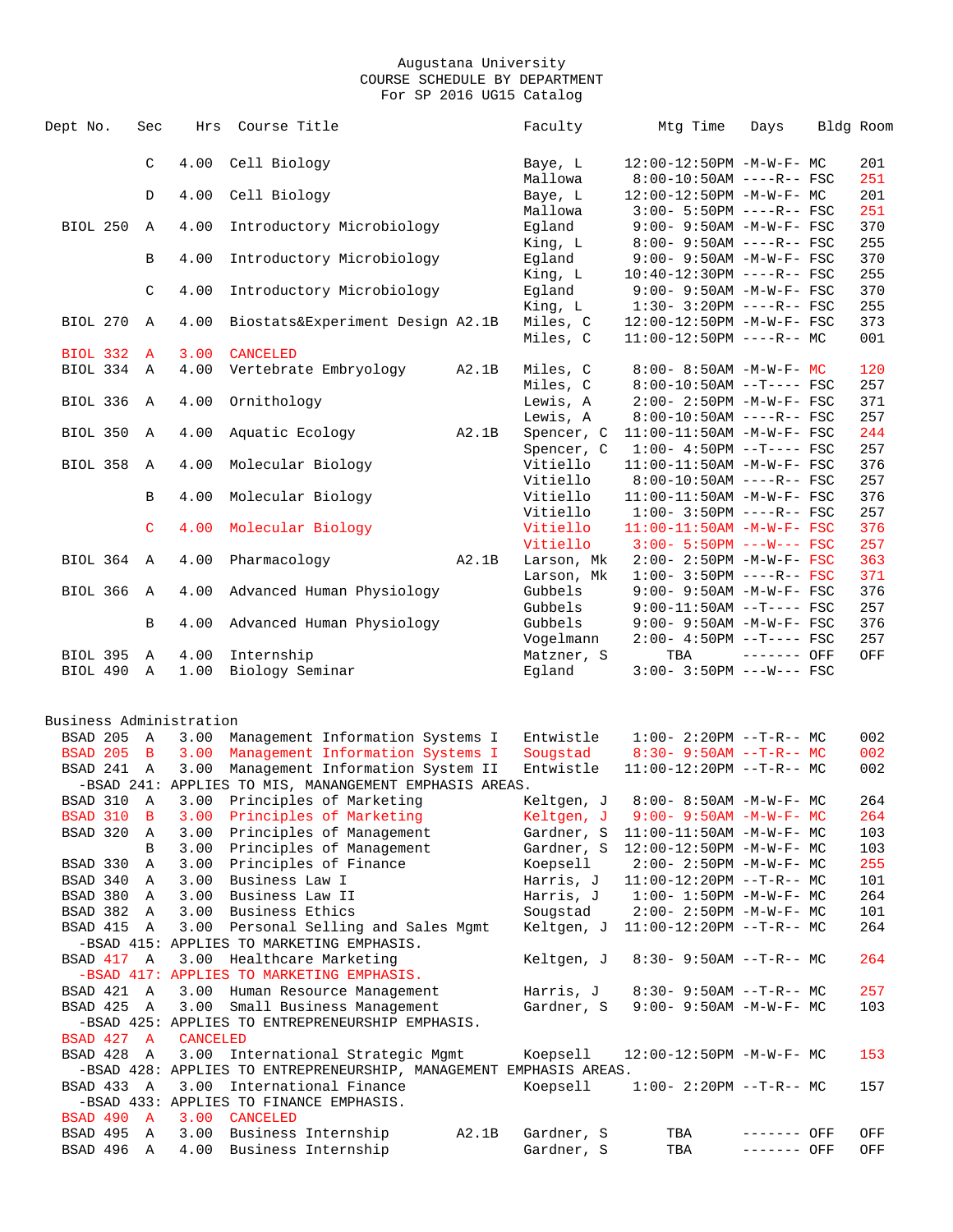| Chemistry<br>Trustee's Fellowshp in Chemistry<br>Eichler<br>CHEM 102 A<br>1.00<br>TBA<br>------- FSC<br>-CHEM 102: BY INVITATION OF DEPT ONLY.<br>CHEM 117 A1<br>4.00<br>General Chemistry II<br>A3.2<br>Klose, A<br>$11:00-11:50AM$ -M-W-F- FSC<br>Buhl, A<br>8:00- 9:50AM -M----- FSC<br>357<br>General Chemistry II<br>Klose, A<br>A2<br>4.00<br>A3.2<br>$11:00-11:50AM$ -M-W-F- FSC<br>Buhl, A<br>$2:00 - 3:50PM$ -----F- FSC<br>Eichler<br>370<br><b>B1</b><br>4.00<br>General Chemistry II<br>A3.2<br>12:00-12:50PM -M-W-F- FSC<br>Buhl, A<br>$4:00 - 5:50PM$ ---W--- FSC<br>4.00<br>General Chemistry II<br>A3.2<br>Eichler<br>B <sub>2</sub><br>12:00-12:50PM -M-W-F- FSC<br>Eichler<br>$1:00-2:50PM$ ---W--- FSC<br>357<br>CHEM 145<br>4.00<br>Survey of Organic & Biochemistry<br>370<br>A1<br>Strandjord<br>$1:00 - 1:50PM - M - W - F - FSC$<br>358<br>Strandjord<br>$10:40-12:30PM$ -----F- FSC<br>A2<br>4.00<br>Survey of Organic & Biochemistry<br>Strandjord<br>$1:00 - 1:50PM - M - W - F - FSC$<br>Strandjord<br>12:00- 1:50PM ----R-- FSC<br>358<br>4.00<br>Survey of Organic & Biochemistry<br>Strandjord<br><b>B1</b><br>$2:00 - 2:50PM - M - W - F - FSC$<br>Strandjord<br>$12:00 - 1:50PM -T--- FSC$<br>B <sub>2</sub><br>4.00<br>Survey of Organic & Biochemistry<br>Strandjord<br>370<br>$2:00 - 2:50PM - M - W - F - FSC$<br>Buhl, A<br>12:00- 1:50PM -M----- FSC<br>CHEM 201<br>4.00<br>Organic Chemistry I<br>Mays, J<br>$9:00 - 9:50AM - M - W - F - FSC$<br>374<br>A1<br>359<br>Mays, J<br>$7:30-11:20AM$ --T---- FSC<br>4.00<br>Organic Chemistry I<br>A2<br>Mays, J<br>$9:00 - 9:50AM - M - W - F - FSC$<br>359<br>Mays, J<br>$2:30-6:20PM$ ----R-- FSC<br>CHEM 202<br>A1<br>4.00<br>Organic Chemistry II<br>Duffy-Matz<br>11:00-11:50AM -M-W-F- FSC<br>Duffy-Matz<br>7:30-11:20AM ----R-- FSC<br>4.00<br>Organic Chemistry II<br>370<br>A2<br>Duffy-Matz<br>$11:00-11:50AM$ -M-W-F- FSC<br>Duffy-Matz<br>2:30- 6:20PM -M----- FSC<br>359<br>CHEM 242<br>Α<br>4.00<br>Analysis<br>Johnsn-Edl<br>8:00- 8:50AM -M-W-F- FSC<br>370<br>Johnsn-Edl<br>358<br>$2:30-6:20PM --T---FSC$<br>CHEM 302<br>4.00<br>Physical Chemistry II<br>Klose, A<br>Α<br>12:00-12:50PM -MT-RF- FSC<br>Klose, A<br>$2:00-5:50PM$ ----R-- FSC<br>353<br>4.00<br>Adv Analytical Chemistry<br>Johnsn-Edl<br>$1:00 - 1:50PM - M - W - F - FSC$<br>371<br>CHEM 311 A<br>A2.1B<br>Johnsn-Edl<br>8:00-10:50AM --T-R-- FSC<br>Civitas<br>Exploring Christian Faith<br>CIVT 110<br>3.00<br>A4.1<br>Pederson, A<br>$11:00-12:20PM$ --T-R-- HUM<br>Α<br>CIVT 200<br>Literary Experience A2.1B & A3.5<br>Looney, S<br>11:00-11:50AM -M-W-F- HUM<br>3.00<br>Α<br>CIVT 201<br>3.00<br>Reading Augustana<br>Miller, J<br>$1:00-2:50PM -T-R--CWS$<br>Α<br>CIVT 202<br>3.00<br>Pertinence:<br>Α<br>108<br>Ethics and Ecology of Food<br>Minister<br>$11:00-12:20PM --T-R--CWS$<br>CIVT 203 A<br>3.00 Justice:<br>From Plato to Genesis to Job<br>Haar, M<br>$8:30 - 9:50AM -T-R-- HUM$<br>202<br>O'Hara, D<br>CIVT 204 A<br>3.00 Freedom:<br>The Global Soul<br>Looney, S<br>$9:00 - 9:50AM - M - W - F - HUM$<br>Classics<br>CLAS 201 A<br>Elementary Greek II<br>A3.4<br>Wentzel, R<br>$2:00 - 2:50PM - M - W - F - HUM$<br>227<br>3.00<br>Elementary Latin II<br>CLAS 206<br>3.00<br>A3.4<br>Wentzel, R<br>$9:00 - 9:50AM - M - W - F - HUM$<br>227<br>Α<br>CLAS 208 A<br>Intermediate Latin IV<br>3.00<br>Wentzel, R<br>12:00-12:50PM -M-W-F- HUM<br>Communication Disorders<br>CMDS 224 A<br>3.00<br>Intro to Aural Rehabilitation<br>$8:00 - 8:50AM$ -M-W-F- MC<br>Hanavan, P<br>Hanavan, P<br>$9:00 - 9:50AM -T--- MC$<br>Intro to Aural Rehabilitation<br>3.00<br>Hanavan, P<br>В<br>$8:00 - 8:50AM - M - W - F - MC$<br>Hanavan, P<br>156<br>$10:00-10:50AM$ --T---- MC<br>Intro to Aural Rehabilitation<br>C<br>3.00<br>Hanavan, P<br>$8:00 - 8:50AM$ -M-W-F- MC<br>Hanavan, P<br>$11:00-11:50AM$ --T---- MC<br>156<br>CMDS 228<br>3.00<br>Anat & Phys of Speech Processes<br>Mahan, K<br>$9:00 - 9:50AM - M - W - F - MC$<br>Α<br>CMDS 284 A<br>Clinical Meth for Comm Disorders<br>2.00<br>$1:00-1:50PM -M-W--- MC$ | Dept No. | Sec | Hrs | Course Title | Faculty  | Mtg Time | Days | Bldg Room  |
|-----------------------------------------------------------------------------------------------------------------------------------------------------------------------------------------------------------------------------------------------------------------------------------------------------------------------------------------------------------------------------------------------------------------------------------------------------------------------------------------------------------------------------------------------------------------------------------------------------------------------------------------------------------------------------------------------------------------------------------------------------------------------------------------------------------------------------------------------------------------------------------------------------------------------------------------------------------------------------------------------------------------------------------------------------------------------------------------------------------------------------------------------------------------------------------------------------------------------------------------------------------------------------------------------------------------------------------------------------------------------------------------------------------------------------------------------------------------------------------------------------------------------------------------------------------------------------------------------------------------------------------------------------------------------------------------------------------------------------------------------------------------------------------------------------------------------------------------------------------------------------------------------------------------------------------------------------------------------------------------------------------------------------------------------------------------------------------------------------------------------------------------------------------------------------------------------------------------------------------------------------------------------------------------------------------------------------------------------------------------------------------------------------------------------------------------------------------------------------------------------------------------------------------------------------------------------------------------------------------------------------------------------------------------------------------------------------------------------------------------------------------------------------------------------------------------------------------------------------------------------------------------------------------------------------------------------------------------------------------------------------------------------------------------------------------------------------------------------------------------------------------------------------------------------------------------------------------------------------------------------------------------------------------------------------------------------------------------------------------------------------------------------------------------------------------------------------------------------------------------------------------------------------------------------------------------------------------------------------------------------------------------------------------------------------------------------------------------------------------------------------------------------------------------------------------------------------------------------------------------------------------------------------------------------------------------------------------------------------------------------------------------------------------------------------------------------------------------------------------------------|----------|-----|-----|--------------|----------|----------|------|------------|
|                                                                                                                                                                                                                                                                                                                                                                                                                                                                                                                                                                                                                                                                                                                                                                                                                                                                                                                                                                                                                                                                                                                                                                                                                                                                                                                                                                                                                                                                                                                                                                                                                                                                                                                                                                                                                                                                                                                                                                                                                                                                                                                                                                                                                                                                                                                                                                                                                                                                                                                                                                                                                                                                                                                                                                                                                                                                                                                                                                                                                                                                                                                                                                                                                                                                                                                                                                                                                                                                                                                                                                                                                                                                                                                                                                                                                                                                                                                                                                                                                                                                                                                       |          |     |     |              |          |          |      |            |
|                                                                                                                                                                                                                                                                                                                                                                                                                                                                                                                                                                                                                                                                                                                                                                                                                                                                                                                                                                                                                                                                                                                                                                                                                                                                                                                                                                                                                                                                                                                                                                                                                                                                                                                                                                                                                                                                                                                                                                                                                                                                                                                                                                                                                                                                                                                                                                                                                                                                                                                                                                                                                                                                                                                                                                                                                                                                                                                                                                                                                                                                                                                                                                                                                                                                                                                                                                                                                                                                                                                                                                                                                                                                                                                                                                                                                                                                                                                                                                                                                                                                                                                       |          |     |     |              |          |          |      |            |
|                                                                                                                                                                                                                                                                                                                                                                                                                                                                                                                                                                                                                                                                                                                                                                                                                                                                                                                                                                                                                                                                                                                                                                                                                                                                                                                                                                                                                                                                                                                                                                                                                                                                                                                                                                                                                                                                                                                                                                                                                                                                                                                                                                                                                                                                                                                                                                                                                                                                                                                                                                                                                                                                                                                                                                                                                                                                                                                                                                                                                                                                                                                                                                                                                                                                                                                                                                                                                                                                                                                                                                                                                                                                                                                                                                                                                                                                                                                                                                                                                                                                                                                       |          |     |     |              |          |          |      | 374        |
|                                                                                                                                                                                                                                                                                                                                                                                                                                                                                                                                                                                                                                                                                                                                                                                                                                                                                                                                                                                                                                                                                                                                                                                                                                                                                                                                                                                                                                                                                                                                                                                                                                                                                                                                                                                                                                                                                                                                                                                                                                                                                                                                                                                                                                                                                                                                                                                                                                                                                                                                                                                                                                                                                                                                                                                                                                                                                                                                                                                                                                                                                                                                                                                                                                                                                                                                                                                                                                                                                                                                                                                                                                                                                                                                                                                                                                                                                                                                                                                                                                                                                                                       |          |     |     |              |          |          |      | 374        |
|                                                                                                                                                                                                                                                                                                                                                                                                                                                                                                                                                                                                                                                                                                                                                                                                                                                                                                                                                                                                                                                                                                                                                                                                                                                                                                                                                                                                                                                                                                                                                                                                                                                                                                                                                                                                                                                                                                                                                                                                                                                                                                                                                                                                                                                                                                                                                                                                                                                                                                                                                                                                                                                                                                                                                                                                                                                                                                                                                                                                                                                                                                                                                                                                                                                                                                                                                                                                                                                                                                                                                                                                                                                                                                                                                                                                                                                                                                                                                                                                                                                                                                                       |          |     |     |              |          |          |      | 357        |
|                                                                                                                                                                                                                                                                                                                                                                                                                                                                                                                                                                                                                                                                                                                                                                                                                                                                                                                                                                                                                                                                                                                                                                                                                                                                                                                                                                                                                                                                                                                                                                                                                                                                                                                                                                                                                                                                                                                                                                                                                                                                                                                                                                                                                                                                                                                                                                                                                                                                                                                                                                                                                                                                                                                                                                                                                                                                                                                                                                                                                                                                                                                                                                                                                                                                                                                                                                                                                                                                                                                                                                                                                                                                                                                                                                                                                                                                                                                                                                                                                                                                                                                       |          |     |     |              |          |          |      | 357        |
|                                                                                                                                                                                                                                                                                                                                                                                                                                                                                                                                                                                                                                                                                                                                                                                                                                                                                                                                                                                                                                                                                                                                                                                                                                                                                                                                                                                                                                                                                                                                                                                                                                                                                                                                                                                                                                                                                                                                                                                                                                                                                                                                                                                                                                                                                                                                                                                                                                                                                                                                                                                                                                                                                                                                                                                                                                                                                                                                                                                                                                                                                                                                                                                                                                                                                                                                                                                                                                                                                                                                                                                                                                                                                                                                                                                                                                                                                                                                                                                                                                                                                                                       |          |     |     |              |          |          |      | 370        |
|                                                                                                                                                                                                                                                                                                                                                                                                                                                                                                                                                                                                                                                                                                                                                                                                                                                                                                                                                                                                                                                                                                                                                                                                                                                                                                                                                                                                                                                                                                                                                                                                                                                                                                                                                                                                                                                                                                                                                                                                                                                                                                                                                                                                                                                                                                                                                                                                                                                                                                                                                                                                                                                                                                                                                                                                                                                                                                                                                                                                                                                                                                                                                                                                                                                                                                                                                                                                                                                                                                                                                                                                                                                                                                                                                                                                                                                                                                                                                                                                                                                                                                                       |          |     |     |              |          |          |      |            |
|                                                                                                                                                                                                                                                                                                                                                                                                                                                                                                                                                                                                                                                                                                                                                                                                                                                                                                                                                                                                                                                                                                                                                                                                                                                                                                                                                                                                                                                                                                                                                                                                                                                                                                                                                                                                                                                                                                                                                                                                                                                                                                                                                                                                                                                                                                                                                                                                                                                                                                                                                                                                                                                                                                                                                                                                                                                                                                                                                                                                                                                                                                                                                                                                                                                                                                                                                                                                                                                                                                                                                                                                                                                                                                                                                                                                                                                                                                                                                                                                                                                                                                                       |          |     |     |              |          |          |      | 370        |
|                                                                                                                                                                                                                                                                                                                                                                                                                                                                                                                                                                                                                                                                                                                                                                                                                                                                                                                                                                                                                                                                                                                                                                                                                                                                                                                                                                                                                                                                                                                                                                                                                                                                                                                                                                                                                                                                                                                                                                                                                                                                                                                                                                                                                                                                                                                                                                                                                                                                                                                                                                                                                                                                                                                                                                                                                                                                                                                                                                                                                                                                                                                                                                                                                                                                                                                                                                                                                                                                                                                                                                                                                                                                                                                                                                                                                                                                                                                                                                                                                                                                                                                       |          |     |     |              |          |          |      | 370        |
|                                                                                                                                                                                                                                                                                                                                                                                                                                                                                                                                                                                                                                                                                                                                                                                                                                                                                                                                                                                                                                                                                                                                                                                                                                                                                                                                                                                                                                                                                                                                                                                                                                                                                                                                                                                                                                                                                                                                                                                                                                                                                                                                                                                                                                                                                                                                                                                                                                                                                                                                                                                                                                                                                                                                                                                                                                                                                                                                                                                                                                                                                                                                                                                                                                                                                                                                                                                                                                                                                                                                                                                                                                                                                                                                                                                                                                                                                                                                                                                                                                                                                                                       |          |     |     |              |          |          |      | 358        |
|                                                                                                                                                                                                                                                                                                                                                                                                                                                                                                                                                                                                                                                                                                                                                                                                                                                                                                                                                                                                                                                                                                                                                                                                                                                                                                                                                                                                                                                                                                                                                                                                                                                                                                                                                                                                                                                                                                                                                                                                                                                                                                                                                                                                                                                                                                                                                                                                                                                                                                                                                                                                                                                                                                                                                                                                                                                                                                                                                                                                                                                                                                                                                                                                                                                                                                                                                                                                                                                                                                                                                                                                                                                                                                                                                                                                                                                                                                                                                                                                                                                                                                                       |          |     |     |              |          |          |      | 358        |
|                                                                                                                                                                                                                                                                                                                                                                                                                                                                                                                                                                                                                                                                                                                                                                                                                                                                                                                                                                                                                                                                                                                                                                                                                                                                                                                                                                                                                                                                                                                                                                                                                                                                                                                                                                                                                                                                                                                                                                                                                                                                                                                                                                                                                                                                                                                                                                                                                                                                                                                                                                                                                                                                                                                                                                                                                                                                                                                                                                                                                                                                                                                                                                                                                                                                                                                                                                                                                                                                                                                                                                                                                                                                                                                                                                                                                                                                                                                                                                                                                                                                                                                       |          |     |     |              |          |          |      |            |
|                                                                                                                                                                                                                                                                                                                                                                                                                                                                                                                                                                                                                                                                                                                                                                                                                                                                                                                                                                                                                                                                                                                                                                                                                                                                                                                                                                                                                                                                                                                                                                                                                                                                                                                                                                                                                                                                                                                                                                                                                                                                                                                                                                                                                                                                                                                                                                                                                                                                                                                                                                                                                                                                                                                                                                                                                                                                                                                                                                                                                                                                                                                                                                                                                                                                                                                                                                                                                                                                                                                                                                                                                                                                                                                                                                                                                                                                                                                                                                                                                                                                                                                       |          |     |     |              |          |          |      | 374        |
|                                                                                                                                                                                                                                                                                                                                                                                                                                                                                                                                                                                                                                                                                                                                                                                                                                                                                                                                                                                                                                                                                                                                                                                                                                                                                                                                                                                                                                                                                                                                                                                                                                                                                                                                                                                                                                                                                                                                                                                                                                                                                                                                                                                                                                                                                                                                                                                                                                                                                                                                                                                                                                                                                                                                                                                                                                                                                                                                                                                                                                                                                                                                                                                                                                                                                                                                                                                                                                                                                                                                                                                                                                                                                                                                                                                                                                                                                                                                                                                                                                                                                                                       |          |     |     |              |          |          |      | 370        |
|                                                                                                                                                                                                                                                                                                                                                                                                                                                                                                                                                                                                                                                                                                                                                                                                                                                                                                                                                                                                                                                                                                                                                                                                                                                                                                                                                                                                                                                                                                                                                                                                                                                                                                                                                                                                                                                                                                                                                                                                                                                                                                                                                                                                                                                                                                                                                                                                                                                                                                                                                                                                                                                                                                                                                                                                                                                                                                                                                                                                                                                                                                                                                                                                                                                                                                                                                                                                                                                                                                                                                                                                                                                                                                                                                                                                                                                                                                                                                                                                                                                                                                                       |          |     |     |              |          |          |      | 359        |
|                                                                                                                                                                                                                                                                                                                                                                                                                                                                                                                                                                                                                                                                                                                                                                                                                                                                                                                                                                                                                                                                                                                                                                                                                                                                                                                                                                                                                                                                                                                                                                                                                                                                                                                                                                                                                                                                                                                                                                                                                                                                                                                                                                                                                                                                                                                                                                                                                                                                                                                                                                                                                                                                                                                                                                                                                                                                                                                                                                                                                                                                                                                                                                                                                                                                                                                                                                                                                                                                                                                                                                                                                                                                                                                                                                                                                                                                                                                                                                                                                                                                                                                       |          |     |     |              |          |          |      |            |
|                                                                                                                                                                                                                                                                                                                                                                                                                                                                                                                                                                                                                                                                                                                                                                                                                                                                                                                                                                                                                                                                                                                                                                                                                                                                                                                                                                                                                                                                                                                                                                                                                                                                                                                                                                                                                                                                                                                                                                                                                                                                                                                                                                                                                                                                                                                                                                                                                                                                                                                                                                                                                                                                                                                                                                                                                                                                                                                                                                                                                                                                                                                                                                                                                                                                                                                                                                                                                                                                                                                                                                                                                                                                                                                                                                                                                                                                                                                                                                                                                                                                                                                       |          |     |     |              |          |          |      |            |
|                                                                                                                                                                                                                                                                                                                                                                                                                                                                                                                                                                                                                                                                                                                                                                                                                                                                                                                                                                                                                                                                                                                                                                                                                                                                                                                                                                                                                                                                                                                                                                                                                                                                                                                                                                                                                                                                                                                                                                                                                                                                                                                                                                                                                                                                                                                                                                                                                                                                                                                                                                                                                                                                                                                                                                                                                                                                                                                                                                                                                                                                                                                                                                                                                                                                                                                                                                                                                                                                                                                                                                                                                                                                                                                                                                                                                                                                                                                                                                                                                                                                                                                       |          |     |     |              |          |          |      | 371        |
|                                                                                                                                                                                                                                                                                                                                                                                                                                                                                                                                                                                                                                                                                                                                                                                                                                                                                                                                                                                                                                                                                                                                                                                                                                                                                                                                                                                                                                                                                                                                                                                                                                                                                                                                                                                                                                                                                                                                                                                                                                                                                                                                                                                                                                                                                                                                                                                                                                                                                                                                                                                                                                                                                                                                                                                                                                                                                                                                                                                                                                                                                                                                                                                                                                                                                                                                                                                                                                                                                                                                                                                                                                                                                                                                                                                                                                                                                                                                                                                                                                                                                                                       |          |     |     |              |          |          |      |            |
|                                                                                                                                                                                                                                                                                                                                                                                                                                                                                                                                                                                                                                                                                                                                                                                                                                                                                                                                                                                                                                                                                                                                                                                                                                                                                                                                                                                                                                                                                                                                                                                                                                                                                                                                                                                                                                                                                                                                                                                                                                                                                                                                                                                                                                                                                                                                                                                                                                                                                                                                                                                                                                                                                                                                                                                                                                                                                                                                                                                                                                                                                                                                                                                                                                                                                                                                                                                                                                                                                                                                                                                                                                                                                                                                                                                                                                                                                                                                                                                                                                                                                                                       |          |     |     |              |          |          |      | 358        |
|                                                                                                                                                                                                                                                                                                                                                                                                                                                                                                                                                                                                                                                                                                                                                                                                                                                                                                                                                                                                                                                                                                                                                                                                                                                                                                                                                                                                                                                                                                                                                                                                                                                                                                                                                                                                                                                                                                                                                                                                                                                                                                                                                                                                                                                                                                                                                                                                                                                                                                                                                                                                                                                                                                                                                                                                                                                                                                                                                                                                                                                                                                                                                                                                                                                                                                                                                                                                                                                                                                                                                                                                                                                                                                                                                                                                                                                                                                                                                                                                                                                                                                                       |          |     |     |              |          |          |      |            |
|                                                                                                                                                                                                                                                                                                                                                                                                                                                                                                                                                                                                                                                                                                                                                                                                                                                                                                                                                                                                                                                                                                                                                                                                                                                                                                                                                                                                                                                                                                                                                                                                                                                                                                                                                                                                                                                                                                                                                                                                                                                                                                                                                                                                                                                                                                                                                                                                                                                                                                                                                                                                                                                                                                                                                                                                                                                                                                                                                                                                                                                                                                                                                                                                                                                                                                                                                                                                                                                                                                                                                                                                                                                                                                                                                                                                                                                                                                                                                                                                                                                                                                                       |          |     |     |              |          |          |      | 227        |
|                                                                                                                                                                                                                                                                                                                                                                                                                                                                                                                                                                                                                                                                                                                                                                                                                                                                                                                                                                                                                                                                                                                                                                                                                                                                                                                                                                                                                                                                                                                                                                                                                                                                                                                                                                                                                                                                                                                                                                                                                                                                                                                                                                                                                                                                                                                                                                                                                                                                                                                                                                                                                                                                                                                                                                                                                                                                                                                                                                                                                                                                                                                                                                                                                                                                                                                                                                                                                                                                                                                                                                                                                                                                                                                                                                                                                                                                                                                                                                                                                                                                                                                       |          |     |     |              |          |          |      | 227        |
|                                                                                                                                                                                                                                                                                                                                                                                                                                                                                                                                                                                                                                                                                                                                                                                                                                                                                                                                                                                                                                                                                                                                                                                                                                                                                                                                                                                                                                                                                                                                                                                                                                                                                                                                                                                                                                                                                                                                                                                                                                                                                                                                                                                                                                                                                                                                                                                                                                                                                                                                                                                                                                                                                                                                                                                                                                                                                                                                                                                                                                                                                                                                                                                                                                                                                                                                                                                                                                                                                                                                                                                                                                                                                                                                                                                                                                                                                                                                                                                                                                                                                                                       |          |     |     |              |          |          |      | 108        |
|                                                                                                                                                                                                                                                                                                                                                                                                                                                                                                                                                                                                                                                                                                                                                                                                                                                                                                                                                                                                                                                                                                                                                                                                                                                                                                                                                                                                                                                                                                                                                                                                                                                                                                                                                                                                                                                                                                                                                                                                                                                                                                                                                                                                                                                                                                                                                                                                                                                                                                                                                                                                                                                                                                                                                                                                                                                                                                                                                                                                                                                                                                                                                                                                                                                                                                                                                                                                                                                                                                                                                                                                                                                                                                                                                                                                                                                                                                                                                                                                                                                                                                                       |          |     |     |              |          |          |      |            |
|                                                                                                                                                                                                                                                                                                                                                                                                                                                                                                                                                                                                                                                                                                                                                                                                                                                                                                                                                                                                                                                                                                                                                                                                                                                                                                                                                                                                                                                                                                                                                                                                                                                                                                                                                                                                                                                                                                                                                                                                                                                                                                                                                                                                                                                                                                                                                                                                                                                                                                                                                                                                                                                                                                                                                                                                                                                                                                                                                                                                                                                                                                                                                                                                                                                                                                                                                                                                                                                                                                                                                                                                                                                                                                                                                                                                                                                                                                                                                                                                                                                                                                                       |          |     |     |              |          |          |      |            |
|                                                                                                                                                                                                                                                                                                                                                                                                                                                                                                                                                                                                                                                                                                                                                                                                                                                                                                                                                                                                                                                                                                                                                                                                                                                                                                                                                                                                                                                                                                                                                                                                                                                                                                                                                                                                                                                                                                                                                                                                                                                                                                                                                                                                                                                                                                                                                                                                                                                                                                                                                                                                                                                                                                                                                                                                                                                                                                                                                                                                                                                                                                                                                                                                                                                                                                                                                                                                                                                                                                                                                                                                                                                                                                                                                                                                                                                                                                                                                                                                                                                                                                                       |          |     |     |              |          |          |      |            |
|                                                                                                                                                                                                                                                                                                                                                                                                                                                                                                                                                                                                                                                                                                                                                                                                                                                                                                                                                                                                                                                                                                                                                                                                                                                                                                                                                                                                                                                                                                                                                                                                                                                                                                                                                                                                                                                                                                                                                                                                                                                                                                                                                                                                                                                                                                                                                                                                                                                                                                                                                                                                                                                                                                                                                                                                                                                                                                                                                                                                                                                                                                                                                                                                                                                                                                                                                                                                                                                                                                                                                                                                                                                                                                                                                                                                                                                                                                                                                                                                                                                                                                                       |          |     |     |              |          |          |      | 106        |
|                                                                                                                                                                                                                                                                                                                                                                                                                                                                                                                                                                                                                                                                                                                                                                                                                                                                                                                                                                                                                                                                                                                                                                                                                                                                                                                                                                                                                                                                                                                                                                                                                                                                                                                                                                                                                                                                                                                                                                                                                                                                                                                                                                                                                                                                                                                                                                                                                                                                                                                                                                                                                                                                                                                                                                                                                                                                                                                                                                                                                                                                                                                                                                                                                                                                                                                                                                                                                                                                                                                                                                                                                                                                                                                                                                                                                                                                                                                                                                                                                                                                                                                       |          |     |     |              |          |          |      |            |
|                                                                                                                                                                                                                                                                                                                                                                                                                                                                                                                                                                                                                                                                                                                                                                                                                                                                                                                                                                                                                                                                                                                                                                                                                                                                                                                                                                                                                                                                                                                                                                                                                                                                                                                                                                                                                                                                                                                                                                                                                                                                                                                                                                                                                                                                                                                                                                                                                                                                                                                                                                                                                                                                                                                                                                                                                                                                                                                                                                                                                                                                                                                                                                                                                                                                                                                                                                                                                                                                                                                                                                                                                                                                                                                                                                                                                                                                                                                                                                                                                                                                                                                       |          |     |     |              |          |          |      |            |
|                                                                                                                                                                                                                                                                                                                                                                                                                                                                                                                                                                                                                                                                                                                                                                                                                                                                                                                                                                                                                                                                                                                                                                                                                                                                                                                                                                                                                                                                                                                                                                                                                                                                                                                                                                                                                                                                                                                                                                                                                                                                                                                                                                                                                                                                                                                                                                                                                                                                                                                                                                                                                                                                                                                                                                                                                                                                                                                                                                                                                                                                                                                                                                                                                                                                                                                                                                                                                                                                                                                                                                                                                                                                                                                                                                                                                                                                                                                                                                                                                                                                                                                       |          |     |     |              |          |          |      |            |
|                                                                                                                                                                                                                                                                                                                                                                                                                                                                                                                                                                                                                                                                                                                                                                                                                                                                                                                                                                                                                                                                                                                                                                                                                                                                                                                                                                                                                                                                                                                                                                                                                                                                                                                                                                                                                                                                                                                                                                                                                                                                                                                                                                                                                                                                                                                                                                                                                                                                                                                                                                                                                                                                                                                                                                                                                                                                                                                                                                                                                                                                                                                                                                                                                                                                                                                                                                                                                                                                                                                                                                                                                                                                                                                                                                                                                                                                                                                                                                                                                                                                                                                       |          |     |     |              |          |          |      | 227        |
|                                                                                                                                                                                                                                                                                                                                                                                                                                                                                                                                                                                                                                                                                                                                                                                                                                                                                                                                                                                                                                                                                                                                                                                                                                                                                                                                                                                                                                                                                                                                                                                                                                                                                                                                                                                                                                                                                                                                                                                                                                                                                                                                                                                                                                                                                                                                                                                                                                                                                                                                                                                                                                                                                                                                                                                                                                                                                                                                                                                                                                                                                                                                                                                                                                                                                                                                                                                                                                                                                                                                                                                                                                                                                                                                                                                                                                                                                                                                                                                                                                                                                                                       |          |     |     |              |          |          |      |            |
|                                                                                                                                                                                                                                                                                                                                                                                                                                                                                                                                                                                                                                                                                                                                                                                                                                                                                                                                                                                                                                                                                                                                                                                                                                                                                                                                                                                                                                                                                                                                                                                                                                                                                                                                                                                                                                                                                                                                                                                                                                                                                                                                                                                                                                                                                                                                                                                                                                                                                                                                                                                                                                                                                                                                                                                                                                                                                                                                                                                                                                                                                                                                                                                                                                                                                                                                                                                                                                                                                                                                                                                                                                                                                                                                                                                                                                                                                                                                                                                                                                                                                                                       |          |     |     |              |          |          |      | 102<br>156 |
|                                                                                                                                                                                                                                                                                                                                                                                                                                                                                                                                                                                                                                                                                                                                                                                                                                                                                                                                                                                                                                                                                                                                                                                                                                                                                                                                                                                                                                                                                                                                                                                                                                                                                                                                                                                                                                                                                                                                                                                                                                                                                                                                                                                                                                                                                                                                                                                                                                                                                                                                                                                                                                                                                                                                                                                                                                                                                                                                                                                                                                                                                                                                                                                                                                                                                                                                                                                                                                                                                                                                                                                                                                                                                                                                                                                                                                                                                                                                                                                                                                                                                                                       |          |     |     |              |          |          |      | 102        |
|                                                                                                                                                                                                                                                                                                                                                                                                                                                                                                                                                                                                                                                                                                                                                                                                                                                                                                                                                                                                                                                                                                                                                                                                                                                                                                                                                                                                                                                                                                                                                                                                                                                                                                                                                                                                                                                                                                                                                                                                                                                                                                                                                                                                                                                                                                                                                                                                                                                                                                                                                                                                                                                                                                                                                                                                                                                                                                                                                                                                                                                                                                                                                                                                                                                                                                                                                                                                                                                                                                                                                                                                                                                                                                                                                                                                                                                                                                                                                                                                                                                                                                                       |          |     |     |              |          |          |      | 102        |
|                                                                                                                                                                                                                                                                                                                                                                                                                                                                                                                                                                                                                                                                                                                                                                                                                                                                                                                                                                                                                                                                                                                                                                                                                                                                                                                                                                                                                                                                                                                                                                                                                                                                                                                                                                                                                                                                                                                                                                                                                                                                                                                                                                                                                                                                                                                                                                                                                                                                                                                                                                                                                                                                                                                                                                                                                                                                                                                                                                                                                                                                                                                                                                                                                                                                                                                                                                                                                                                                                                                                                                                                                                                                                                                                                                                                                                                                                                                                                                                                                                                                                                                       |          |     |     |              | Mahan, K |          |      | 164<br>102 |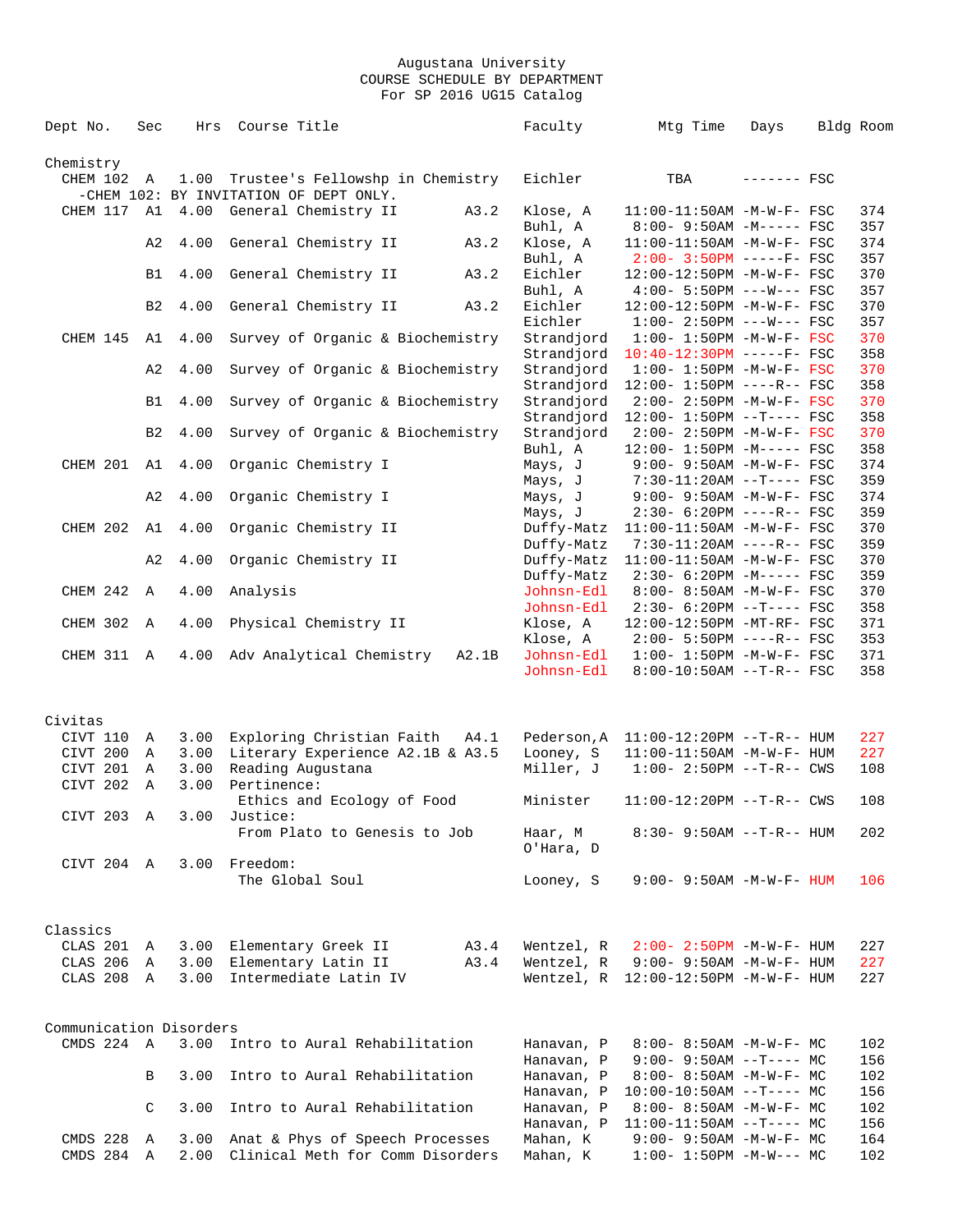| Dept No.                       | Sec            | Hrs                      | Course Title                                                            | Faculty                | Mtg Time                                              | Days                   | Bldg Room  |
|--------------------------------|----------------|--------------------------|-------------------------------------------------------------------------|------------------------|-------------------------------------------------------|------------------------|------------|
| CMDS 288 A                     |                |                          | 1.00 Observation Practicum<br>-CMDS 288: REQUIRES INSTRUCTOR SIGNATURE. | Mahan, K               | TBA                                                   | ------- OFF            | OFF        |
| CMDS 376                       | A              |                          | 3.00 Language Disorders                                                 | Mahan, K               | $11:00-11:50AM$ -M-W-F- MC                            |                        | 253        |
| CMDS 388                       | A              | 4.00                     | Clinical Practicum                                                      | Mahan, K               | TBA                                                   | ------- OFF            | OFF        |
|                                |                |                          | -CMDS 388: REQUIRES INSTRUCTOR SIGNATURE.                               |                        |                                                       |                        |            |
| CMDS 488 A                     |                |                          | 3.00 Adv Clinical Prct: Comm Disorders                                  | Mahan, K               | TBA                                                   | ------- OFF            | OFF        |
|                                |                |                          | -CMDS 488: SIGNATURE OF FIELD EXPERIENCE COORDINATOR REQUIRED.          |                        |                                                       |                        |            |
|                                |                |                          |                                                                         |                        |                                                       |                        |            |
| Communication Studies          |                |                          |                                                                         |                        |                                                       |                        |            |
| COMM 110                       | A              | 3.00                     | Intro To Communication<br>A2.2                                          | Bart, J                | 12:00-12:50PM -M-W-F- HUM                             |                        | 331        |
|                                | B              | 3.00                     | Intro To Communication<br>A2.2                                          | Nitz, M                | $8:30 - 9:50AM -T-R-- HUM$                            |                        | 331        |
|                                | C              | 3.00                     | Intro To Communication<br>A2.2                                          | Rennels, T             | $11:00-12:20PM$ --T-R-- HUM                           |                        | 331        |
| COMM 250                       | A              | 3.00                     | Interpersonal Communication A1.2                                        | Rennels, T             | $8:30 - 9:50AM -T-R-- HUM$                            |                        | 301        |
| COMM 260                       | A              | 3.00                     | Persuasion                                                              | Bart, J                | 9:00- 9:50AM -M-W-F- HUM                              |                        | 331        |
| COMM 300                       | Α              | 3.00                     | Internt'l/Intercult Communicat                                          | Nitz, M                | $11:00-12:20PM$ --T-R-- HUM                           |                        | 201        |
| COMM 350                       | Α              | 3.00                     | Organizational Communication                                            | Etler                  | $1:00 - 1:50PM - M - W - F - HUM$                     |                        | 331        |
| <b>COMM 310</b>                | A              | 3.00                     | Communication Theory                                                    | Bart, J                | $2:00 - 2:50PM - M - W - F - HUM$                     |                        | 323        |
| COMM 380                       | Α              | 3.00                     | Mass Media Effects                                                      | Nitz, M                | 8:00- 8:50AM -M-W-F- HUM                              |                        | 323        |
| COMM 395                       | Α              | 4.00                     | Internship                                                              | Nitz, M                | TBA                                                   | $------$ OFF           | OFF        |
| COMM 397                       | A              | 3.00                     | TOPICS:                                                                 |                        |                                                       |                        |            |
|                                |                |                          | Media and Society                                                       | Rennels, T             | $1:00-2:20PM -T-R--HUM$                               |                        | 301        |
| COMM 495 A                     |                | 4.00                     | Internship                                                              | Nitz, M                | TBA                                                   | $------$ OFF           | OFF        |
|                                |                |                          |                                                                         |                        |                                                       |                        |            |
| Computer Science<br>COSC 104 A |                |                          |                                                                         |                        | TBA                                                   | ------- OFF            | ONLN       |
|                                |                | -COSC 104: ONLINE COURSE | 1.00 Advanced Word Processing                                           | Gray, S                |                                                       |                        |            |
|                                |                |                          |                                                                         |                        |                                                       |                        |            |
| COSC 105 A                     |                | 1.00                     | Advanced Spreadsheet Appl Softwr                                        | Gray, S                | TBA                                                   | ------- OFF            | ONLN       |
|                                |                | -COSC 105: ONLINE COURSE |                                                                         |                        |                                                       | ------- OFF            |            |
| COSC 106 A                     |                | 1.00                     | Advanced Database Appl Software                                         | Gray, S                | TBA                                                   |                        | ONLN       |
|                                |                | -COSC 106: ONLINE COURSE |                                                                         |                        |                                                       |                        |            |
| COSC 107 A                     |                | 1.00                     | Advanced PowerPoint                                                     | Gray, S                | TBA                                                   | ------- OFF            | ONLN       |
|                                |                | -COSC 107: ONLINE COURSE |                                                                         |                        |                                                       |                        |            |
| COSC 180<br>COSC 205           | A              | 3.00                     | Web Site Development & Design                                           | Gray, S<br>Entwistle   | $12:30 - 1:50PM -T-R-- MC$<br>$1:00-2:20PM --T-R--MC$ |                        | 001<br>002 |
|                                | A              | 3.00                     | Management Information Systems I                                        |                        |                                                       |                        |            |
| <b>COSC 205</b>                | $\overline{B}$ | 3.00                     | Management Information Systems I                                        | Sougstad               | $8:30 - 9:50AM -T-R-- MC$                             |                        | 002        |
| COSC 211                       | A              | 4.00                     | Computer Science II                                                     | Shum, S                | $8:40 - 9:50AM$ -M-W-F- FSC                           |                        | 372        |
| COSC 236                       | $\mathbb{A}$   | 3.00                     | Comp Architecture & Assem Lang                                          | Shum, S                | $11:00-11:50AM$ -M-W-F- FSC                           |                        | 372        |
| COSC 241 A                     |                | 3.00                     | Management Information System II                                        | Entwistle              | $11:00-12:20PM$ --T-R-- MC                            |                        | 002        |
|                                |                |                          | -COSC 241: REOUIRED FOR MIS EMPHASIS. ELECTIVE FOR MANAGEMENT EMPHASIS. |                        |                                                       |                        |            |
| COSC 310 A                     |                |                          | 3.00 Operating Systems                                                  | Steinwand              | $6:00-9:00PM -M---FSC$                                |                        | 372        |
| COSC 327                       | Α              | 3.00                     | Advanced Data Structures                                                | Shum, S                | $12:00-12:50PM -M-W-F- FSC$                           |                        | 272        |
| COSC 350                       | Α              | 3.00                     | Software Engineering                                                    | Sauer                  | $6:00 - 9:00PM$ ---W--- MC                            |                        | 157        |
| COSC 395                       | Α              | 4.00                     | Internship                                                              | Entwistle              | TBA                                                   | ------- OFF            | OFF        |
| COSC 495 A                     |                | 4.00                     | Internship                                                              | Entwistle              | TBA                                                   | ------- OFF            | OFF        |
|                                |                |                          |                                                                         |                        |                                                       |                        |            |
| Economics                      |                |                          | Principles of Economics I                                               |                        |                                                       |                        |            |
| ECON 120                       | Α              | 3.00<br>3.00             | A3.3<br>Principles of Economics I                                       | Eggleston<br>Eqqleston | $11:00-12:20PM$ --T-R-- MC<br>$1:00-2:20PM -T-R--MC$  |                        | 153        |
|                                | В              |                          | A3.3                                                                    |                        |                                                       |                        | 153        |
| ECON 121                       | A              | 3.00                     | Principles of Economics II                                              | Nesiba, R              | $1:00 - 1:50PM - M - W - F - MC$                      |                        | 103        |
|                                | B              | 3.00                     | Principles of Economics II                                              | Nesiba, R              | 2:00- 2:50PM -M-W-F- MC                               |                        | 103        |
| ECON 270                       | Α              | 4.00                     | Statistics                                                              | Sorenson, D            | $8:00 - 8:50AM - M - W - F - MC$                      |                        | 255        |
|                                | B              | 4.00                     | Statistics                                                              | Sorenson, D            | 9:00- 9:50AM -M-W-F- MC                               |                        | 255        |
|                                |                |                          | -ECON 270A & B: MUST ALSO REGISTER FORECON 270L LAB SECTION.            |                        |                                                       |                        |            |
| ECON 270L A                    |                | 0.00                     | ECON 270: Lab                                                           | Sorenson, D            | $7:00-7:50PM$ ---W--- MC                              |                        | 001        |
|                                | В              | 0.00                     | ECON 270: Lab                                                           | Sorenson, D            | $9:00 - 9:50AM$ ----R-- MC                            |                        | 001        |
|                                | C              | 0.00                     | ECON 270: Lab                                                           | Sorenson, D            | $10:00-10:50AM$ ----R-- MC                            |                        | 001        |
| ECON 301                       | Α              | 3.00                     | Money, Bank, Financial Inst A2.1B                                       | Nesiba, R              | $11:00-11:50AM$ -M-W-F- MC                            |                        | 264        |
| ECON 320                       | A              | 3.00                     | Intermediate<br>Microeconomics                                          | Loginov                |                                                       | $8:30 - 9:50AM -T-R--$ |            |
| 153<br>МC                      |                |                          |                                                                         |                        |                                                       |                        |            |
| ECON 337                       | A              |                          | 3.00 Hist Econ Thought & Methodology                                    | Eggleston              | 12:00-12:50PM -M-W-F- MC                              |                        | 157        |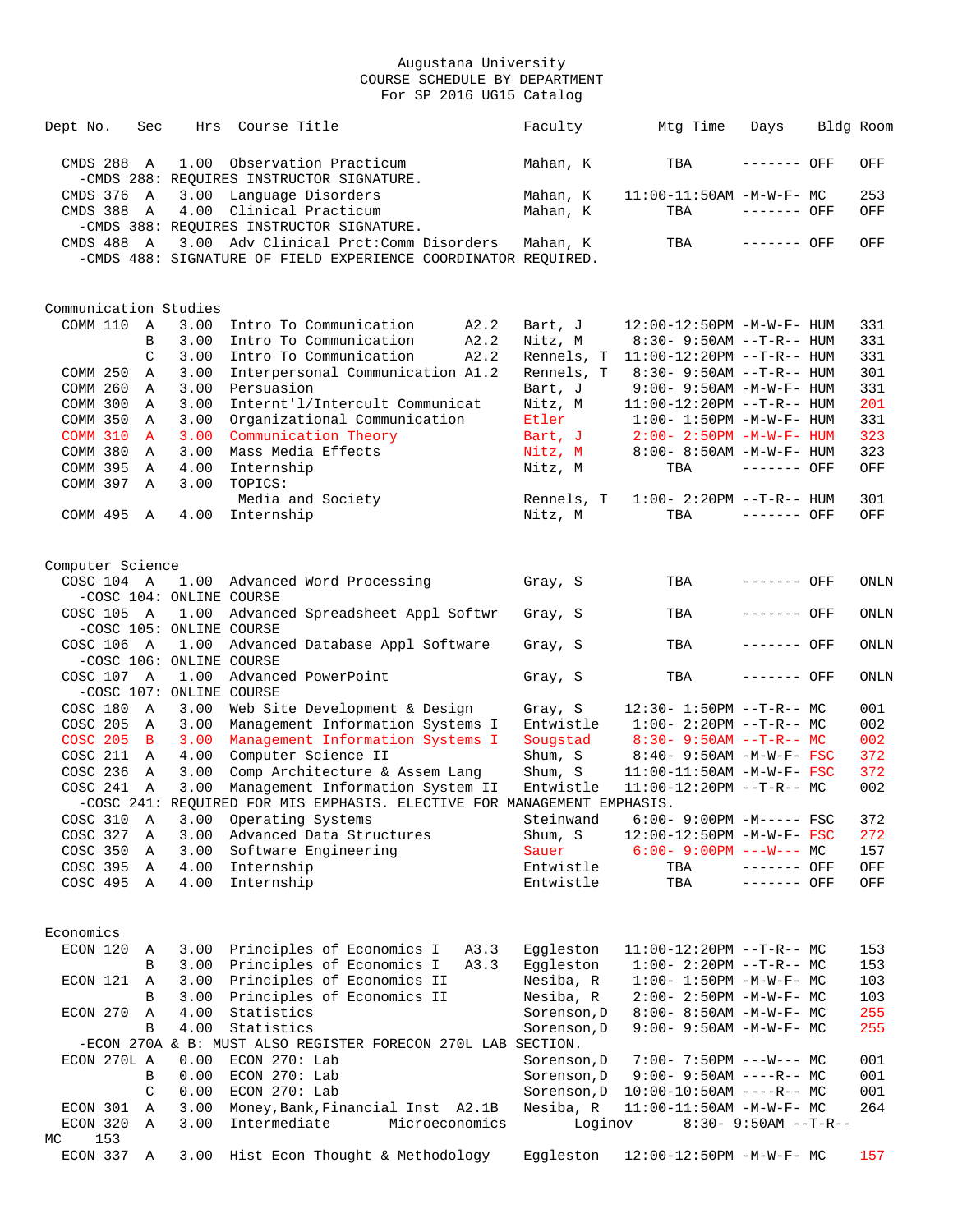| Dept No.                              | Sec |           | Hrs Course Title            |                                                                                                                                                                                                                                                         | Faculty     | Mtg Time                                  | Days         | Bldg Room  |
|---------------------------------------|-----|-----------|-----------------------------|---------------------------------------------------------------------------------------------------------------------------------------------------------------------------------------------------------------------------------------------------------|-------------|-------------------------------------------|--------------|------------|
| ECON 495 A<br>Ed of Deaf/Hard Hearing |     |           |                             | 4.00 Internship in Economic Analysis                                                                                                                                                                                                                    | Sorenson, D | TBA                                       | $------$ OFF | OFF        |
|                                       |     |           |                             | EDHH 487 A 12.00 Student Teach: Deaf Educ Elem<br>-EDHH 487: SIGNATURE OF FIELD EXPERIENCE COORDINATOR REQUIRED.                                                                                                                                        | Fiala, R    | TBA                                       | ------- OFF  | OFF        |
| Education                             |     |           |                             |                                                                                                                                                                                                                                                         |             |                                           |              |            |
| EDUC 110 A                            | B   |           | PER WEEK IN AREA SCHOOL.    | 3.00 Found of American Education A3.3 Soukup, M 11:00-12:20PM --T-R-- MC<br>3.00 Found of American Education A3.3 Hallenbeck 12:00-12:50PM -M-W-F- MC<br>-EDUC 110A & B: REQUIRED FOR STUDENTS PURSUING ENTRANCE TO TEACHER EDUC PROGRAM. REQUIRES 1 HR |             |                                           |              | 257<br>253 |
| EDUC 200L A                           |     | EDUC 275. |                             | 0.00 Program Admission ePortfolio Lab Andrews, SE 10:00-10:50AM --T---- MC<br>-EDUC 200L: MEETS 2/23, 3/1, 3/15, 4/5, 4/19 & 5/3. MUST BE TAKEN THE SEMESTER OF ENROLLMENT IN                                                                           |             |                                           |              | 001        |
| EDUC 219 A                            |     | 3.00      | Technology in Education     |                                                                                                                                                                                                                                                         |             | Hanavan, $P$ 11:00-11:50AM -M-W-F- MC     |              | 001        |
| EDUC 245 A                            |     |           |                             | 3.00 Educ Psychology & Measurement                                                                                                                                                                                                                      | Durr, A     | $11:00-11:50AM$ -M-W-F- MC                |              | 257        |
|                                       | B   |           | EDUC 245.                   | 3.00 Educ Psychology & Measurement<br>-EDUC 245A & B: NOT OPEN TO FRESHMEN. EDUC 275 IS A RECOMMENDED COREQUISITE FOR                                                                                                                                   | Durr, A     | $12:00-12:50PM -M-W-F-MC$                 |              | 257        |
| EDUC 275 A                            |     |           |                             | 3.00 Teach Learn Connect Method A2.1B Ashworth<br>-EDUC 275: NOT OPEN TO FRESHMEN. EDUC 245 IS A RECOMMENDED COREQUISITE FOR EDUC 275. REQUIRES<br>4 HRS PRACTICUM PER WEEK SCHEDULED BETWEEN 8AM-3PM.                                                  |             | $11:00-11:50AM$ --T-R-- MC                |              | 164        |
| EDUC 290 A                            |     |           | 2.00 Children's Literature  | -EDUC 290: ADMITTED TEACHER EDUC STUDENTS ONLY.                                                                                                                                                                                                         | Laurich     | $1:00-1:50PM -M-W--- MC$                  |              | 164        |
| EDUC 300L A                           |     | TEACHING. |                             | 0.00 Pre-Student Teach ePortfolio Lab Andrews, SE 10:00-10:50AM --T---- MC<br>-EDUC 300L: MEETS 2/9, 2/16, 3/8, 3/22, 4/12 & 4/26. MUST BE TAKEN SEMESTER PRIOR TO STUDENT                                                                              |             |                                           |              | 001        |
| EDUC 301 A                            |     |           |                             | 2.00 Methods Teaching Elem/MS Science<br>-EDUC 301: REQUIRES OBSERVATION & TEACHING IN ELEM SCHOOLS.                                                                                                                                                    | Fiala, R    | $2:00-2:50PM -M-W-F-MC$                   |              | 157        |
|                                       |     |           |                             | EDUC 320 A 3.00 Methods Teach and Assess Writing<br>-EDUC 320: ADMITTED TEACHER EDUC STUDENTS ONLY. MUST ALSO REGISTER FOR EDUC 325. PLAN TO SPEND<br>2 HRS IN FIELD 1 MORNING PER WEEK.                                                                | Laurich     | 11:00-11:50AM -M-W-F- MC                  |              | 164        |
|                                       |     |           |                             | EDUC 325 A 3.00 Methods Teach and Assess Reading<br>-EDUC 325: ADMITTED TEACHER EDUC STUDENTS ONLY. MUST ALSO REGISTER FOR EDUC 320. PLAN TO SPEND<br>2 HRS IN FIELD 1 MORNING PER WEEK.                                                                | Laurich     | 12:00-12:50PM -M-W-F- MC                  |              | 164        |
|                                       |     |           |                             | EDUC 335 A 3.00 Literacy in the Content Area<br>-EDUC 335: ADMITTED TEACHER EDUC STUDENTS ONLY.                                                                                                                                                         |             | Andrews, $SE$ $12:00-12:50PM$ $-M-W-F-MC$ |              | 161        |
| EDUC 345 A                            |     |           | 3.00 Adolescent Development | A1.2<br>-EDUC 345: ADMITTED TEACHED EDUC STUDENTS ONLY.                                                                                                                                                                                                 | Hegg, J     | $1:00-2:20PM -T-R--MC$                    |              | 253        |
| EDUC 350 A                            |     |           | IN AREA SCHOOLS.            | 2.00 Teaching Soc Studies Elem & MS<br>-EDUC 350: ADMITTED TEACHER EDUC STUDENTS ONLY. REQUIRES 4-6 HRS OF OBSERVATION & PARTICIPATION                                                                                                                  | Ashworth    | $1:00-1:50PM -T-R--MC$                    |              | 164        |
| EDUC 355                              | Α   | 3.00      |                             | Human Relations in Education                                                                                                                                                                                                                            |             | VanBockern 11:00-12:20PM --T-R-- MC       |              | 102        |
| EDUC 380                              | A   | 3.00      |                             | Methods of Engl as New Language                                                                                                                                                                                                                         |             | Grinager, K 6:00- 9:00PM -M----- MC       |              | 153        |
| EDUC 400L A                           |     | 0.00      |                             | Student Teacher ePortfolio Lab<br>-EDUC 400L: TO BE TAKEN SEMESTER OF STUDENT TEACHING. LAB DOES NOT MEET.                                                                                                                                              | Andrews, SE | TBA                                       | ------- OFF  | OFF        |
| EDUC 470                              | Α   | 12.00     |                             | Student Teach: All Grades                                                                                                                                                                                                                               | Fiala, R    | TBA                                       | ------- OFF  | OFF        |
| EDUC 471                              | Α   | 12.00     |                             | Student Teach: Middle School                                                                                                                                                                                                                            | Fiala, R    | TBA                                       | ------- OFF  | OFF        |
| EDUC 472                              | Α   | 12.00     |                             | Student Teach: Elementary                                                                                                                                                                                                                               | Fiala, R    | TBA                                       | ------- OFF  | OFF        |
| EDUC 473                              | Α   | 12.00     |                             | Student Teach: Kindergarten                                                                                                                                                                                                                             | Fiala, R    | TBA                                       | ------- OFF  | OFF        |
| EDUC 474 A                            |     |           |                             | 12.00 Student Teach: Secondary                                                                                                                                                                                                                          | Fiala, R    | TBA                                       | ------- OFF  | OFF        |
|                                       |     |           |                             | -EDUC 470, 471, 472, 473, 474: SIGNATURE OF FIELD EXPERIENCE COORDINATOR REQUIRED.                                                                                                                                                                      |             |                                           |              |            |

| English    |               |          |                                       |       |            |                                   |     |  |
|------------|---------------|----------|---------------------------------------|-------|------------|-----------------------------------|-----|--|
| ENGL 110   | <b>A</b>      | CANCELED |                                       |       |            |                                   |     |  |
|            | B             |          | 4.00 First-Year Composition           | A2.1A | Boyens, B  | $9:00-9:50AM - MT-RF - HUM$       | 102 |  |
|            | $\mathcal{C}$ |          | 4.00 First-Year Composition           | A2.1A | Nelson, C  | $12:00-12:50PM$ -MT-RF- HUM       | 102 |  |
| ENGL 115 A |               |          | 3.00 News Reporting & Writing         | A2.1B | Blank-Libr | $1:00 - 1:50PM - M - W - F - HUM$ | 106 |  |
| ENGL 200   | $\mathbf{A}$  |          | 3.00 Literary Experience A2.1B & A3.5 |       | Nelson, C  | $8:30 - 9:50AM -T-R - HUM$        | 123 |  |
|            | B             |          | 3.00 Literary Experience A2.1B & A3.5 |       | Harris, M  | $9:00 - 9:50AM - M - W - F - HUM$ | 103 |  |
|            | C             |          | 3.00 Literary Experience A2.1B & A3.5 |       | Boyens, B  | $11:00-11:50$ AM $-M-W-F-$ HUM    | 201 |  |
|            | D             |          | 3.00 Literary Experience A2.1B & A3.5 |       |            |                                   |     |  |
|            |               |          | Literature by Women                   |       | Rives, D   | 12:00-12:50PM -M-W-F- HUM         | 123 |  |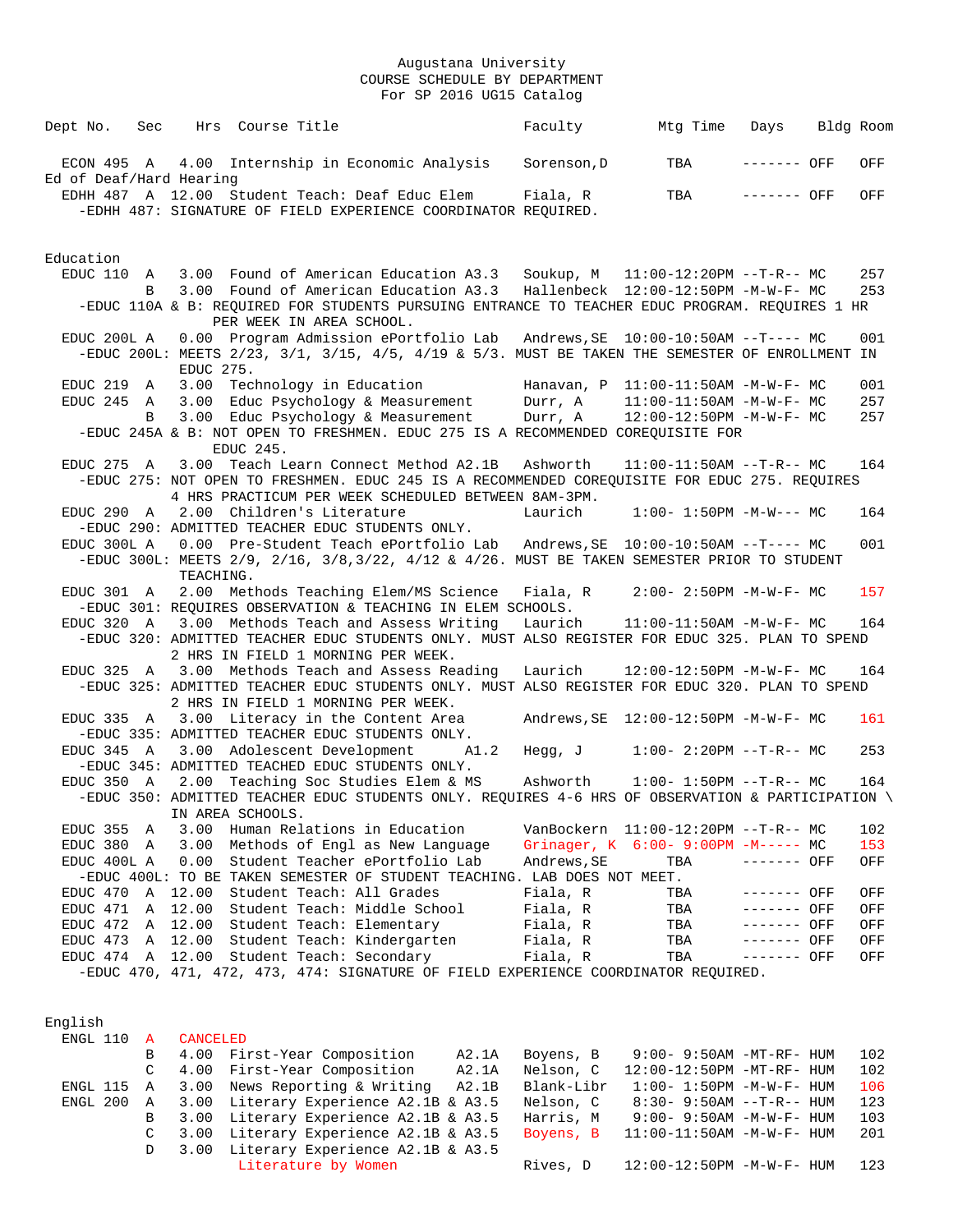| Dept No.           | Sec          | Hrs     | Course Title                                                         | Faculty              | Mtg Time                                  | Days         | Bldg Room |
|--------------------|--------------|---------|----------------------------------------------------------------------|----------------------|-------------------------------------------|--------------|-----------|
|                    | Е            | 3.00    | Literary Experience A2.1B & A3.5                                     | Nelson, C            | $1:00 - 2:20PM -T-R--HUM$                 |              | 103       |
| ENGL 215           | Α            | 3.00    | Newspaper Writing: Sports A2.1B                                      | Miller, J            | 12:00-12:50PM -M-W-F- HUM                 |              | 201       |
| ENGL 225           | Α            | 3.00    | World Literature I<br>A3.1A                                          | Looney, S            | $1:00 - 1:50PM - M - W - F - HUM$         |              | 201       |
| ENGL 240           | Α            | 3.00    | Intro to American Literary Hist                                      | Rives, D             | $9:00 - 9:50AM - M - W - F - HUM$         |              | 123       |
| ENGL 304           | Α            | 3.00    | Creative Writing: Fiction A2.1B                                      | Hicks, P             | $6:00-9:00PM --T--- HUM$                  |              | 106       |
| ENGL 310           | Α            | 3.00    | Seminar in Later British Literat                                     | Hicks, P             | $11:00-12:20PM$ --T-R-- HUM               |              | 323       |
| ENGL 311           | Α            | 3.00    | Advanced Composition<br>A2.1B                                        | Hicks, P             | $2:00 - 2:50PM -M-W-F - HUM$              |              | 106       |
| ENGL 312           | $\mathbf{A}$ | 3.00    | <b>CANCELED</b>                                                      |                      |                                           |              |           |
| ENGL 330           | Α            | 3.00    | Seminar in Later American Lit                                        |                      |                                           |              |           |
|                    |              |         | American Fiction Since 9/11                                          | Rives, D             | $11:00-11:50AM$ -M-W-F- HUM               |              | 106       |
| ENGL 361           | Α            | 3.00    | Shakespeare<br>A2.1B                                                 | Harris, M            | 6:00- 9:00PM ----R-- HUM                  |              | 106       |
| Exercise Science   |              |         |                                                                      |                      |                                           |              |           |
| EXSC 265 A         |              | 2.00    | Theory & Tech of Strenth & Cond                                      | Chambers             | $11:30-12:20PM --T-R--ELMN$               |              | 180       |
| EXSC 320           | A            | 4.00    | Physiology of Exercise                                               | Gorres-Mar           | 9:00- 9:50AM -M-W-F- FSC                  |              | 272       |
|                    |              |         |                                                                      | Scholten, S          | $8:00 - 9:50AM$ ----R-- FSC               |              | 273       |
|                    | В            | 4.00    | Physiology of Exercise                                               | Gorres-Mar           | 9:00- 9:50AM -M-W-F- FSC                  |              | 272       |
|                    |              |         |                                                                      | Gorres-Mar           | $11:00-12:50PM$ ----R-- FSC               |              | 273       |
| EXSC 322           | Α            | 3.00    | Structural Kinesiology                                               | Gorres-Mar           | $11:00-11:50AM$ -M-W-F- FSC               |              | 272       |
| EXSC 323           | Α            | 3.00    | Biomechanics                                                         | Scholten, S          | 12:00-12:50PM -M-W-F- FSC                 |              | 372       |
| EXSC 355           | Α            | 3.00    | Cur Top in Exer/Sport Sci A2.1B                                      | Day, J               | 12:30- 1:50PM --T-R-- ELMN                |              | 241       |
| EXSC 361           | Α            | 2.00    | Fitness Prescrip & Progm Admin                                       | Scholten, S          | 2:00- 2:50PM --T-R-- FSC                  |              | 272       |
| EXSC 395           | Α            | 4.00    | Internship                                                           |                      |                                           |              |           |
|                    |              |         | Fitness                                                              | Barkley, S           | TBA                                       | ------- OFF  | OFF       |
|                    |              |         |                                                                      |                      |                                           |              |           |
| French             |              |         |                                                                      |                      |                                           |              |           |
| FREN 111           | Α            | 3.00    | Intro to French II<br>A3.4                                           | Bowman, M            | $9:00 - 9:50AM - M - W - F - HUM$         |              | 325       |
| FREN 211           | Α            | 4.00    | Intermediate French II                                               | Bowman, M            | $3:00 - 3:50PM - MTWR - - HUM$            |              | 301       |
| FREN 395           | Α            | 4.00    | Internship                                                           | Staff                | TBA                                       | ------- OFF  | OFF       |
| FREN 396           | Α            | 3.00    | Topics in Francophone Literature                                     |                      |                                           |              |           |
|                    |              |         | La censure dans la literature et                                     | Bowman, M            | $11:00-11:50AM$ -M-W-F- MC                |              | 157       |
| FREN 400           | Α            |         | 1.00 Honors Thesis                                                   | Staff                | TBA                                       | $------$ HUM |           |
|                    |              |         | -FREN 400: INSTRUCTOR SIGNATURE REQUIRED.                            |                      |                                           |              |           |
| First Year Seminar |              |         |                                                                      |                      |                                           |              |           |
| FYS 111            | Α            | 4.00    | First Year Seminar II                                                |                      |                                           |              |           |
|                    |              |         | Religious Persecution&Toleration Dipple, G                           |                      | 10:40-11:50AM -M-W-F- MC                  |              | 102       |
|                    | B            |         | 4.00 Violence and the Sacred                                         |                      | Harris, Mit $10:40-11:50AM - M-W-F - HUM$ |              | 103       |
|                    | С            | 4.00    | Grand Endeavor of Drug Making                                        | Larson, Mk           | 10:40-11:50AM -M-W-F- FSC                 |              | 371       |
|                    | D            | 4.00    | Global Poverty                                                       | Minister             | 10:40-11:50AM -M-W-F- HUM                 |              | 102       |
|                    | Ε            | 4.00    | Cinema, Character and Culture                                        | Bart, H              | $10:40 - 11:50$ AM $-M-W-F-$ HUM          |              | 331       |
| General Studies    |              |         |                                                                      |                      |                                           |              |           |
| GENL 097T A        |              | 1.00    | New to Augustana Experience A1.1                                     | Venekamp             | 10:00-10:50AM --T-R-- HUM                 |              | 123       |
| GENL 100 A         |              | 1.00    | Career and Life Planning                                             | Streufert            | $10:00-10:50AM$ ----R-- MC                |              |           |
|                    |              |         | $-GENL$ 100: MEETS 2ND HALF OF SEMESTER - MAR 31 THRU MAY 12.        |                      |                                           |              |           |
| GENL 105           |              |         | A 15.00 Off Campus Study Programs<br>Univ of Exeter, Exeter, England | Grinager, D          | TBA                                       | ------- OFF  | SEM       |
|                    | B            | 15.00   | Univ of Potsdam, Germany                                             | Grinager, D          | TBA                                       | ------- OFF  | SEM       |
| GENL 107           |              | A 16.00 | The Washington Semester                                              | Wanless, E           | TBA                                       | ------- OFF  | SEM       |
| GENL 116           | $\mathbf{A}$ |         | 1.00 Becoming a Master Student                                       | Streufer             | $10:00-10:50AM$ --T---- MC                |              |           |
|                    |              |         |                                                                      | VandeKamp            |                                           |              |           |
|                    |              |         | $-GENL$ 116: MEETS 2ND HALF OF SEMESTER - MAR 29 THRU MAY 10.        |                      |                                           |              |           |
| GENL 125 A         |              |         | 1.00 Distinguished Scholars                                          |                      |                                           |              |           |
|                    |              |         | Scotland's Stories and Scenes                                        | Looney, S            | TBA                                       | ------- OFF  | SHRT      |
|                    |              |         | International Travel Experience                                      |                      |                                           |              |           |
| GENL 197 A         |              |         | 1.00 TOPICS:                                                         |                      |                                           |              |           |
|                    |              |         | Disc Barcelona: Colon, Iden, Modrn                                   | Hicks, P<br>Swart, W | TBA                                       | ------- OFF  | SHRT      |
|                    |              |         |                                                                      |                      |                                           |              |           |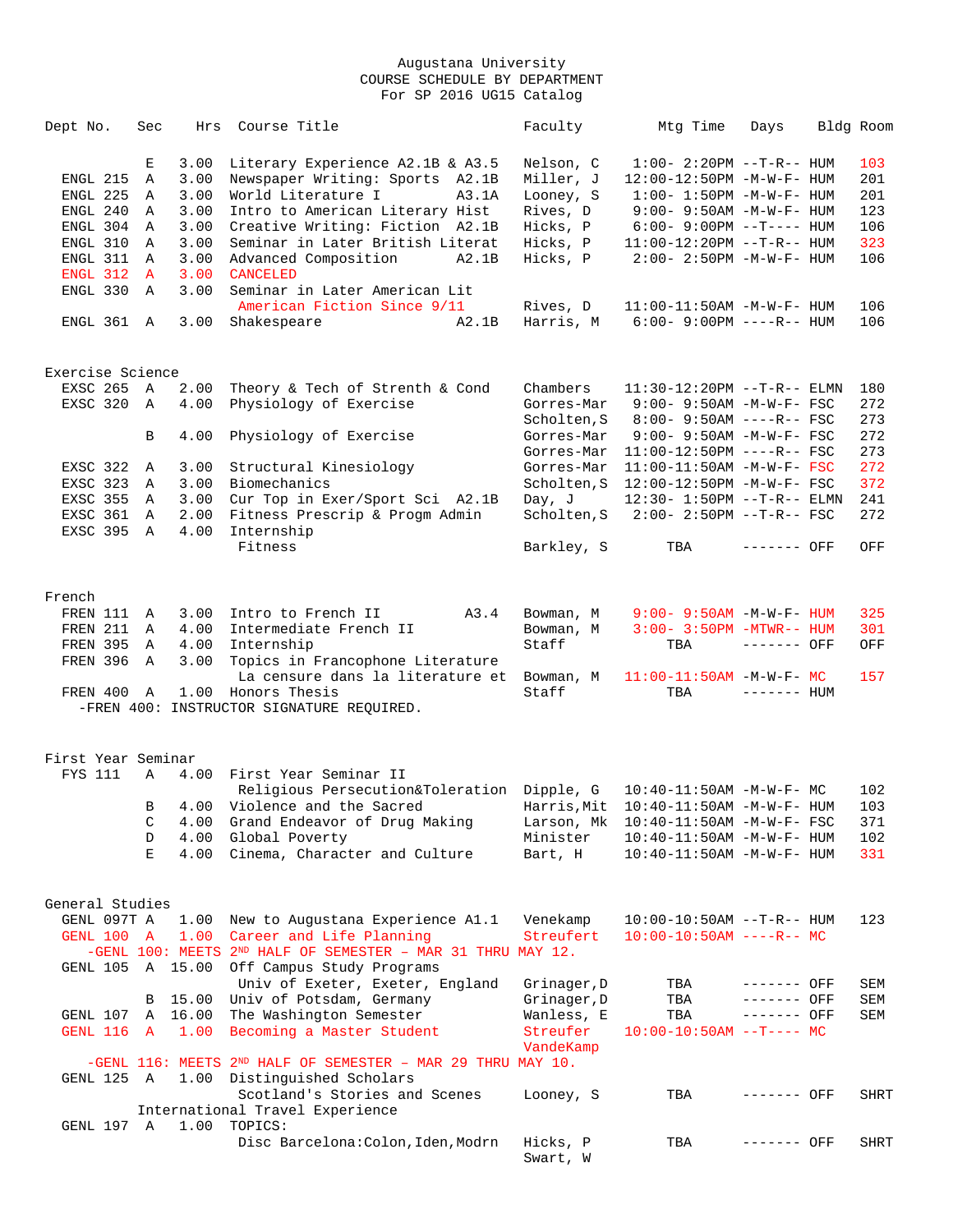| Dept No.                | Sec          | Hrs  | Course Title                                            |       | Faculty                 | Mtg Time                           | Days         | Bldg Room |
|-------------------------|--------------|------|---------------------------------------------------------|-------|-------------------------|------------------------------------|--------------|-----------|
| Geography/Earth Science |              |      |                                                         |       |                         |                                    |              |           |
| GEOG 220 A              |              |      | 2.00 Geography & Earth/Space Science                    |       | Rentschler<br>Hansen, J | $6:00-9:00PM -M--- MC$             |              | 164       |
| German                  |              |      |                                                         |       |                         |                                    |              |           |
| GERM 111                | A            | 3.00 | Intro to German II                                      | A3.4  | Lhotzky, M              | $9:00 - 9:50AM - M - W - F - HUM$  |              | 226       |
| GERM 211                | Α            | 4.00 | Intermediate German II                                  |       | Lhotzky, S              | $2:00-2:50PM -MTW-F-HUM$           |              | 325       |
| GERM 320                | Α            | 4.00 | German Conv & Comp I                                    | A2.1B | Lhotzky, S              | $1:00-1:50PM -MTW-F-HUM$           |              | 302       |
| <b>GERM 395</b>         | Α            | 4.00 | Internship                                              |       | Staff                   | TBA                                | ------- OFF  | OFF       |
| GERM 397                | Α            | 4.00 | Topics in German Civ & Culture<br>Advanced Conversation |       | Lhotzky, S              | $1:00-1:50PM - MTW-F-HUM$          |              | 302       |
| GERM 400                | A            |      | 1.00 Honors Thesis                                      |       | Lhotzky, S              | TBA                                | $------$ HUM |           |
|                         |              |      | -GERM 400: INSTRUCTOR SIGNATURE REQUIRED.               |       |                         |                                    |              |           |
| Gerontology             |              |      |                                                         |       |                         |                                    |              |           |
| GERO 289 A              |              | 1.00 | Medical Terminology                                     |       | Facile                  | TBA                                | ------- OFF  | ONLN      |
|                         | B            | 1.00 | Medical Terminology                                     |       | Facile                  | TBA                                | ------- OFF  | ONLN      |
|                         |              |      | -GERO 289A & B: ONLINE COURSE                           |       |                         |                                    |              |           |
| GERO 395 A              |              | 3.00 | Internship in Gerontology I                             |       | Swart, W                | TBA                                | ------- OFF  | OFF       |
| Government/Intl Affairs |              |      |                                                         |       |                         |                                    |              |           |
| GOVT 110                | $\mathbb{A}$ | 3.00 | Intro to Government                                     | A3.3  | Wanless, E              | $6:30 - 9:20PM -M--- MC$           |              | 264       |
|                         | B            | 3.00 | Intro to Government                                     | A3.3  | Johnson,Jl              | $1:00 - 1:50PM - M - W - F - MC$   |              | 253       |
| GOVT 120                | Α            | 3.00 | Politics in a Diverse World A3.6                        |       | Dndelinger              | $8:30 - 9:50AM -T-R-- MC$          |              | 201       |
|                         | B            | 3.00 | Politics in a Diverse World A3.6                        |       | Dndelinger              | $1:00-2:20PM -T-R--MC$             |              | 201       |
| GOVT 200                | Α            | 3.00 | American Government                                     | A3.3  | Wanless, E              | 12:00-12:50PM -M-W-F- MC           |              | 264       |
| GOVT 215                | Α            | 3.00 | Asian Politics                                          | A3.6  | Johnson, Jl             | 11:00-11:50AM -M-W-F- MC           |              | 255       |
| GOVT 235                | Α            | 3.00 | American Foreign Policy                                 |       | Dndelinger              | $8:00 - 8:50AM$ -M-W-F- MC         |              | 202       |
| GOVT 301                | Α            | 3.00 | State and Local Politics                                | A2.1B | Wanless, E              | $9:00 - 9:50AM - M - W - F - MC$   |              | 157       |
| GOVT 320                | Α            | 3.00 | Political Philosophy                                    |       | Schotten                | $2:00 - 2:50PM -M-W-F-MC$          |              | 264       |
| GOVT 390                | Α            | 2.00 | Research Seminar                                        | A2.1B | Johnson, Jl             | TBA                                | $------$ MC  |           |
| GOVT 391                | Α            | 2.00 | Honors Seminar                                          | A2.1B | Johnson, Jl             | TBA                                | $------MC$   |           |
| GOVT 395                | Α            | 4.00 | Internship                                              |       | Dndelinger              | TBA                                | ------- OFF  | OFF       |
| GOVT 396 A              |              | 4.00 | Internship                                              |       | Dndelinger              | TBA                                | ------- OFF  | OFF       |
| History                 |              |      |                                                         |       |                         |                                    |              |           |
| HIST 110                | A            | 3.00 | Western Civilization I                                  | A3.1A | Dipple, G               | $12:00-12:50PM -M-W-F-MC$          |              | 202       |
| HIST 110                | B            | 3.00 | Western Civilization I                                  | A3.1A | Conover                 | $12:00-12:50PM -M-W-F-MC$          |              | 101       |
| HIST 111 A              |              |      | 3.00 Western Civilization II                            | A3.1B | Conover                 | 8:00- 8:50AM -M-W-F- MC            |              | 257       |
|                         | В            | 3.00 | Western Civilization II                                 | A3.1B | Conover                 | $9:00 - 9:50AM - M - W - F - MC$   |              | 257       |
|                         | C            | 3.00 | Western Civilization II                                 | A3.1B | Mullin, M               | $1:00 - 1:50PM -M-W-F - MC$        |              | 257       |
|                         | D            | 3.00 | Western Civilization II                                 | A3.1B | Mullin, M               | $2:00 - 2:50PM -M-W-F - MC$        |              | 257       |
| HIST 113                | Α            | 3.00 | Art Hist II: Ren-20th Cent A3.1B                        |       | Twa, L                  | $9:00 - 9:50AM - M - W - F - OSAV$ |              |           |
| HIST 121                | A            | 3.00 | American Exper. Since 1877                              |       | Pehl, M                 | $8:00 - 8:50AM$ -M-W-F- MC         |              | 101       |
| HIST 215 A              |              | 3.00 | Flappers, Fund, FDR: USExper1919-45                     |       | Pehl, M                 | $8:30 - 9:50AM -T-R-- MC$          |              | 102       |
| HIST 251                | A            | 3.00 | Method & Phil of History                                | A2.1B | Pehl, M                 | $1:00-2:20PM -T-R--MC$             |              | 220       |
| HIST 290                | Α            | 3.00 | History of American Press A2.1B                         |       | Miller, J               | $11:00-12:20PM -T-R--HUM$          |              | 106       |
| HIST 297                | A            | 3.00 | CANCELED                                                |       |                         |                                    |              |           |
| HIST 337                | A            | 3.00 | Hist Econ Thought & Methodology                         |       | Eggleston               | 12:00-12:50PM -M-W-F- MC           |              | 157       |
| HIST 395 A              |              | 4.00 | Internship                                              |       | Mullin, M               | TBA                                | ------- OFF  | OFF       |
| HIST 396 A              |              | 4.00 | History Internship                                      |       | Mullin, M               | TBA                                | ------- OFF  | OFF       |
| HIST 490 A              |              | 3.00 | Senior Seminar                                          | A2.1B | Mullin, M               | $11:00-11:50AM$ -M-W-F- MC         |              | 220       |
| Health                  |              |      |                                                         |       |                         |                                    |              |           |
| HLTH 216 A              |              | 2.00 | Stress Management                                       |       | VanLaecken              | $9:00 - 9:50AM -T-R--FSC$          |              | 272       |
| HLTH 222 A              |              | 3.00 | Nutrition                                               |       | Scholten, S             | $2:00 - 2:50PM - M - W - F - FSC$  |              | 376       |
| HLTH 242 A              |              | 2.00 | Personal Health                                         |       | VanLaecken              | $11:00-11:50AM$ --T-R-- FSC        |              | 272       |
|                         |              |      |                                                         |       |                         |                                    |              |           |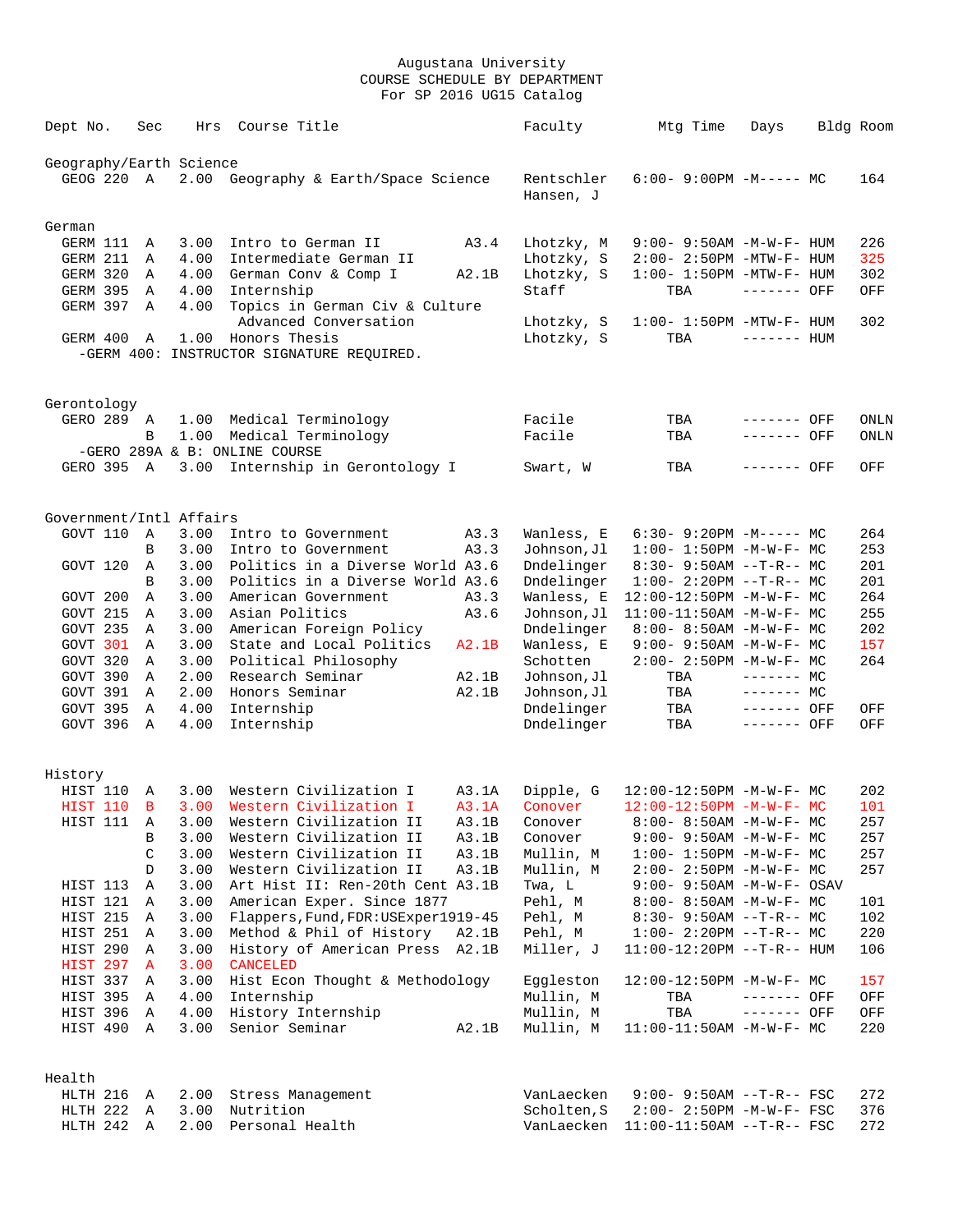| Dept No.                           | Sec               | Hrs                     | Course Title                                                                              |              | Faculty                    | Mtg Time                                                       | Days         | Bldg Room |            |
|------------------------------------|-------------------|-------------------------|-------------------------------------------------------------------------------------------|--------------|----------------------------|----------------------------------------------------------------|--------------|-----------|------------|
|                                    |                   | International Studies   |                                                                                           |              |                            |                                                                |              |           |            |
| INST 100                           | A                 | 1.00                    | Intro to International Studies                                                            |              | Nitz, M                    | $6:00 - 7:50PM -T--- HUM$                                      |              |           | 323        |
| INST 200                           | A                 | 1.00                    | Living & Learning Abroad                                                                  |              | Grinager, D                | $3:00 - 3:50PM$ ----R-- HUM                                    |              |           | 323        |
|                                    |                   | Sign Lang. Interpreting |                                                                                           |              |                            |                                                                |              |           |            |
| INTR 301                           | Α                 | 3.00                    | Building Translation Skills                                                               |              | Gundersn, C                | $10:40-11:50AM$ --T-R-- MC                                     |              |           | 254        |
| INTR 342                           | A                 | 3.00                    | Amer Sign Language to English I                                                           |              | Dyce, M                    | $8:30 - 9:50AM - M-W--- MC$                                    |              |           | 254        |
| INTR 343                           | Α                 | 3.00                    | English to Amer Sign Language I                                                           |              | Gundersn, C                | $8:30-9:50AM --T-R--MC$                                        |              |           | 254        |
| <b>INTR 355</b>                    | Α                 | 3.00                    | Interpreting Practicum                                                                    |              | Dyce, M                    | TBA                                                            | ------- OFF  |           | OFF        |
| INTR 397                           | Α                 | 3.00                    | TOPICS:                                                                                   |              |                            |                                                                |              |           |            |
| INTR 455 A                         |                   | 9.00                    | ASL Literature<br>Advanced Interpreting Practicum                                         |              | Steen, C<br>Dyce, M        | $6:00-9:00PM -M--- MC$<br>TBA                                  | ------- OFF  |           | 202<br>OFF |
|                                    |                   |                         |                                                                                           |              |                            |                                                                |              |           |            |
| Journalism                         |                   |                         |                                                                                           |              |                            |                                                                |              |           |            |
| <b>JOUR 095</b>                    | Α                 | 1.00                    | Journalism Participation                                                                  |              |                            |                                                                |              |           |            |
|                                    |                   |                         | MIRROR                                                                                    |              | Miller, J                  | TBA                                                            | ------- HUM  |           | 222        |
|                                    | В                 | 1.00                    | <b>EDDA</b>                                                                               |              | Blank-Libr                 | TBA                                                            | $------$ HUM |           | 221        |
| JOUR 115                           | Α                 | 3.00                    | News Reporting & Writing                                                                  | A2.1B        | Blank-Libr                 | $1:00 - 1:50PM - M - W - F - HUM$                              |              |           | 106        |
| <b>JOUR 215</b>                    | Α                 | 3.00                    | Newspaper Writing: Sports                                                                 | A2.1B        | Miller, J                  | 12:00-12:50PM -M-W-F- HUM                                      |              |           | 201        |
| <b>JOUR 255</b>                    | Α                 | 3.00                    | Multimedia Storytelling                                                                   |              | Blank-Libr                 | $8:30 - 9:50AM -T-R--CVA$                                      |              |           | 181A       |
| <b>JOUR 290</b><br><b>JOUR 312</b> | Α<br>$\mathbf{A}$ | 3.00<br>3.00            | History of American Press<br><b>CANCELED</b>                                              | A2.1B        | Miller, J                  | $11:00-12:20PM$ --T-R-- HUM                                    |              |           | 106        |
|                                    |                   |                         |                                                                                           |              |                            |                                                                |              |           |            |
|                                    |                   | Luther House of Study   |                                                                                           |              |                            |                                                                |              |           |            |
| LHOS 433 A                         |                   |                         | 3.00 Lutheran Heritage: Worship                                                           |              | Croghan                    | $1:00 - 1:50PM - M - W - F - SFS$                              |              |           | 204A       |
|                                    |                   |                         |                                                                                           |              |                            |                                                                |              |           |            |
| Mathematics                        |                   |                         |                                                                                           |              |                            |                                                                |              |           |            |
| MATH 113 A                         |                   | 3.00                    | Methods of Teaching Elem Math                                                             |              | Fischer                    | $6:00-9:00PM$ ---W--- MC                                       |              |           | 164        |
|                                    |                   |                         | -MATH 113: ADMITTED TEACHER EDUC STUDENTS ONLY. PLAN TO SPEND 1 HR PER WEEK IN THE FIELD. |              |                            |                                                                |              |           |            |
| MATH 140                           | Α                 | 3.00                    | Quantitative Reasoning                                                                    | A2.3         | Gregg, M                   | $9:00 - 9:50AM - M-W-F - MC$                                   |              |           | 153        |
|                                    | В<br>C            | 3.00<br>3.00            | Quantitative Reasoning<br>Quantitative Reasoning                                          | A2.3<br>A2.3 | Erickson, L<br>Erickson, L | 12:00-12:50PM -M-W-F- HUM<br>$1:00 - 1:50PM - M - W - F - HUM$ |              |           | 103<br>103 |
| MATH 150                           | Α                 | 4.00                    | Pre-Calculus                                                                              | A2.3         | Olson, C                   | 12:00-12:50PM -MTW-F- FSC                                      |              |           | 374        |
| MATH 151                           | Α                 | 4.00                    | Calculus I                                                                                | A2.3         | Olson, C                   | $9:00 - 9:50AM - MTW - F - FSC$                                |              |           | 373        |
|                                    | B                 | 4.00                    | Calculus I                                                                                | A2.3         | Olimb, C                   | $1:00-1:50PM -MTW-F-HUM$                                       |              |           | 102        |
| MATH 152                           | $\mathbf{A}$      | 4.00                    | <b>CANCELED</b>                                                                           |              |                            |                                                                |              |           |            |
|                                    | B                 | 4.00                    | Calculus II                                                                               | A2.3         | Olson, C                   | $2:00 - 2:50PM - MTW - F - FCS$                                |              |           | 374        |
| MATH 153                           | Α                 | 3.00                    | Calculus III                                                                              | A2.3         | Olimb, C                   | 8:00- 8:50AM -M-W-F- FSC                                       |              |           | 371        |
| MATH 220                           | Α                 | 3.00                    | Linear Algebra                                                                            |              | Olimb, C                   | 2:00- 2:50PM -M-W-F- HUM                                       |              |           | 103        |
| MATH 355                           | Α                 | 3.00                    | Complex Analysis                                                                          |              | Gregg, M                   | $11:00-12:20PM$ --T-R-- FSC                                    |              |           | 370        |
| MATH 397                           | Α                 | 3.00                    | TOPICS:                                                                                   |              |                            |                                                                |              |           |            |
|                                    |                   |                         | Graph Theory & Combinatorics                                                              |              | Erickson, L                | $9:00 - 9:50AM - M - W - F - MC$                               |              |           | 102        |
| MATH 490                           | A                 | 1.00                    | Senior Seminar                                                                            |              | Gregg, M                   | $6:00-6:50PM -M---FSC$                                         |              |           | 373        |
| Music                              |                   |                         |                                                                                           |              |                            |                                                                |              |           |            |
| MUSI 095                           | A                 | 1.00                    | Music Ensemble:                                                                           | A3.5B        |                            |                                                                |              |           |            |
|                                    |                   |                         | Augustana Choir                                                                           |              | Nesheim                    | 3:55- 5:10PM -MTWR-- HUM                                       |              |           | 173        |
|                                    | В                 | 1.00                    | Collegiate Chorale                                                                        |              | Svenningsn                 | 12:00-12:50PM -M-W-F- HUM                                      |              |           | 173        |
|                                    | D                 | 1.00                    | Angelus                                                                                   |              | Svenningsn                 | $3:00-3:50PM -M-W-F-HUM$                                       |              |           | 173        |
|                                    | Е                 | 1.00                    | Augustana Concert Band                                                                    |              | Unger                      | $4:00 - 5:30PM -M-WR-- HUM$                                    |              |           | 168        |
|                                    | F                 | 1.00                    | College/Community Band                                                                    |              | Schilf, P                  | 7:00- 9:20PM ----R-- HUM                                       |              |           | 168        |
|                                    | Κ                 | 1.00                    | Aug Orchestra (Woods, Brass, Perc)                                                        |              | Kim, J                     | 6:30- 9:00PM U------ HUM                                       |              |           | 168        |
|                                    |                   |                         |                                                                                           |              | Kim, J                     | $3:00-4:30PM -T--- HUM$                                        |              |           | 168        |
|                                    | L                 | 1.00                    | Augustana Orchestra (Strings)                                                             |              | Kim, J                     | 6:30- 9:00PM U------ HUM                                       |              |           | 168        |
|                                    |                   |                         |                                                                                           |              | Kim, J                     | 3:00- 4:30PM --T---- HUM                                       |              |           | 168        |
|                                    |                   |                         |                                                                                           |              | Kim, J                     | $3:00-4:30PM$ ---W--- HUM                                      |              |           | 178        |
|                                    | М                 | 1.00                    | Symphonic Chorus                                                                          |              | Johnson, J                 | 7:00-10:00PM -M----- HUM                                       |              |           | 173        |
|                                    |                   |                         |                                                                                           |              |                            |                                                                |              |           |            |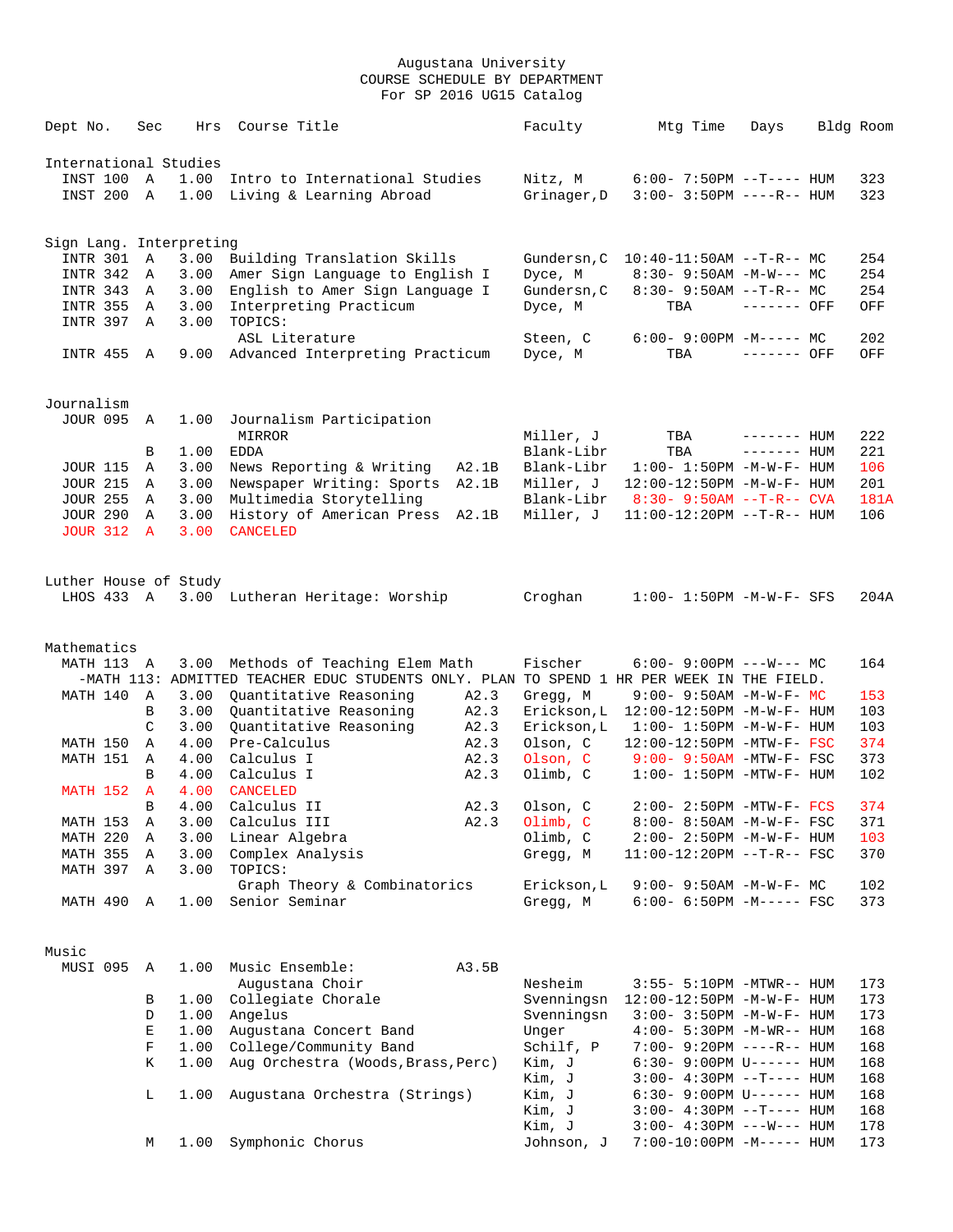| Dept No.        | Sec            | Hrs  | Course Title                     | Faculty     | Mtg Time                          | Days         | Bldg Room |
|-----------------|----------------|------|----------------------------------|-------------|-----------------------------------|--------------|-----------|
| MUSI 096        | $\overline{B}$ | 1.00 | Chamber Music:                   |             |                                   |              |           |
|                 |                |      | Brass Quintet                    | Staff       | TBA                               | $------$ HUM |           |
|                 | С              | 1.00 | Saxophone Quartet                | Ammann, B   | TBA                               | $------$ HUM | 155       |
|                 | D              | 1.00 | String                           | Melik-Step  | TBA                               | $------$ HUM | 152       |
|                 | Е              | 1.00 | Clarinet                         | Larson, A   | TBA                               | $------$ HUM | 157       |
|                 | $\mathbf F$    | 1.00 | Flute Choir                      | Anderson, E | $3:00 - 3:50PM -M-----$ HUM       |              | 178       |
|                 | I              | 1.00 | Percussion Ensemble              | Pennington  | $6:00-8:00PM$ ---W--- HUM         |              | 168       |
|                 | К              | 1.00 | Trombone Choir                   | Shoemaker   | $4:30 - 5:30PM -T--- HUM$         |              | 178       |
|                 | L              | 1.00 | String Ouartet                   | Staff       | TBA                               | $------$ HUM |           |
|                 | М              | 1.00 | Jazz Lab                         | Schilf, P   | $5:40-6:30PM$ ----R-- HUM         |              | 168       |
|                 | N              | 1.00 | Northlanders Jazz Combo          | Schilf, P   | $8:15-9:30PM -M-----$ HUM         |              | 168       |
|                 | Q              | 1.00 | Mallet Keyboard Ensemble         | Pennington  | $10:45-12:00PM$ ---W--- HUM       |              | 144       |
| MUSI 097        | Α              | 1.00 | Chamber Music Ensemble:          |             |                                   |              |           |
|                 |                |      | Chamber Choir                    | Nesheim     | 5:15- 6:15PM -M-W--- HUM          |              | 173       |
|                 |                | 1.00 | Brass Choir                      |             |                                   |              | 168       |
|                 | В              |      | Northlanders Jazz Band           | Schilf, P   | $3:00 - 3:50PM -M-W---$ HUM       |              |           |
|                 | C              | 1.00 |                                  | Schilf, P   | $5:40-6:30PM -MT--- HUM$          |              | 168       |
| MUSI 110        | Α              | 3.00 | The Understanding of Music A3.5B | Ammann, B   | $12:30 - 1:50PM -T-R--HUM$        |              | 121       |
|                 | B              | 3.00 | The Understanding of Music A3.5B | Johnson, S  | $12:00-12:50PM$ -M-W-F- HUM       |              | 121       |
| MUSI 111        | Α              | 3.00 | History of Jazz<br>A3.5B         | Johnson, S  | $9:00 - 9:50AM - M - W - F - HUM$ |              | 121       |
| MUSI 121        | Α              | 2.00 | Music Theory II                  | Svenningsn  | $1:00 - 1:50PM - M - W - F - HUM$ |              | 145       |
| MUSI 121L A     |                | 1.00 | Aural Skills II                  | Svenningsn  | $1:00 - 1:50PM -T-R--HUM$         |              | 145       |
| MUSI 153        | Α              | 1.00 | Interm Class Piano: Music Majors | Schempp, M  | $8:00 - 8:50AM - M-W---$ HUM      |              | 146       |
| MUSI 161        | Α              | 1.00 | Private Instruction: Strings     |             |                                   |              |           |
|                 |                |      | Violin-30 min.                   | Kim, J      | TBA                               | $------$ HUM | 135       |
|                 | AΜ             | 1.00 | Violin-50 min.                   | Kim, J      | TBA                               | $------$ HUM | 135       |
|                 | B              | 1.00 | Viola-30 min.                    | Peters, M   | TBA                               | ------- HUM  | 11        |
|                 | ВM             | 1.00 | Viola-50 min.                    | Peters, M   | TBA                               | $------$ HUM | 11        |
|                 | C              | 1.00 | Violoncello-30 min.              | Melik-Step  | TBA                               | $------$ HUM | 152       |
|                 | CM             | 1.00 | Violoncello-50 min.              | Melik-Step  | TBA                               | $------$ HUM | 152       |
|                 | D              | 1.00 | Bass-30 min.                     | Casey, J    | TBA                               | $------$ HUM | 5         |
|                 | DM             | 1.00 | Bass-50 min.                     | Casey, J    | TBA                               | ------- HUM  | 5         |
|                 | Е              | 1.00 | Guitar                           | Gundersn, G | TBA                               | $------$ HUM | 34        |
|                 | F              | 1.00 | Harp-30 min.                     | Vorhes, A   | TBA                               | $------$ HUM | 161       |
|                 | FM             | 1.00 | Harp-50 min.                     | Vorhes, A   | TBA                               | ------- HUM  | 161       |
| <b>MUSI 162</b> | Α              | 1.00 | Private Instruction: Woodwinds   |             |                                   |              |           |
|                 |                |      |                                  |             |                                   |              |           |
|                 |                |      | Flute-30 min.                    | Masek, P    | TBA                               | $------$ HUM | 154       |
|                 | AΜ             | 1.00 | Flute-50 min.                    | Masek, P    | TBA                               | $------$ HUM | 154       |
|                 | B              | 1.00 | Oboe-30 min.                     | Paul, J     | TBA                               | ------- HUM  | 10        |
|                 | ΒM             | 1.00 | Oboe-50 min.                     | Paul, J     | TBA                               | ------- HUM  | 10        |
|                 | C              | 1.00 | Clarinet-30 min.                 | Hill, C     | TBA                               | $------$ HUM | 157       |
|                 |                |      |                                  | Larson, A   |                                   |              |           |
|                 | CM             |      | 1.00 Clarinet-50 min.            | Hill, C     | TBA                               | $------$ HUM | 157       |
|                 |                |      |                                  | Larson, A   |                                   |              |           |
|                 | D              | 1.00 | Bassoon-30 min.                  | Tomkins,J   | TBA                               | $------$ HUM | 157       |
|                 | DM             | 1.00 | Bassoon-50 min.                  | Tomkins, J  | TBA                               | ------- HUM  | 157       |
|                 | Е              | 1.00 | Saxophone-30 min.                | Ammann, B   | TBA                               | ------- HUM  | 155       |
|                 | EМ             | 1.00 | Saxophone-50 min.                | Ammann, B   | TBA                               | ------- HUM  | 155       |
| MUSI 163        | Α              | 1.00 | Private Instruction: Brass Winds |             |                                   |              |           |
|                 |                |      | Horn-30 min.                     | Unger       | TBA                               | $------$ HUM | 7         |
|                 | AΜ             | 1.00 | Horn-50 min.                     | Unger       | TBA                               | ------- HUM  | 7         |
|                 | В              | 1.00 | Trumpet-30 min.                  | Linder      | TBA                               | ------- HUM  | 10        |
|                 | ΒM             | 1.00 | Trumpet-50 min.                  | Linder      | TBA                               | ------- HUM  | 10        |
|                 | C              | 1.00 | Trombone-30 min.                 | Shoemaker   | TBA                               | $------$ HUM | 149       |
|                 | CM             | 1.00 | Trombone-50 min.                 | Shoemaker   | TBA                               | ------- HUM  | 149       |
|                 | D              | 1.00 | Euphonium-30 min.                | Shoemaker   | TBA                               | ------- HUM  | 149       |
|                 | DM             | 1.00 | Euphonium-50 min.                | Shoemaker   | TBA                               | ------- HUM  | 149       |
|                 |                |      |                                  |             |                                   |              |           |
|                 | Е              | 1.00 | Tuba-30 min.                     | Shoemaker   | TBA                               | ------- HUM  | 4         |
|                 | EM             | 1.00 | Tuba-50 min.                     | Shoemaker   | TBA                               | ------- HUM  | 4         |
| MUSI 164        | Α              | 1.00 | Private Instruction: Percussion  |             |                                   |              |           |
|                 |                |      | Percussion-30 min.               | Pennington  | TBA                               | ------- HUM  | 144       |
|                 | AΜ             | 1.00 | Percussion-50 min.               | Pennington  | TBA                               | ------- HUM  | 144       |
| MUSI 165        | Α              | 1.00 | Private Instruction: Piano       |             |                                   |              |           |
|                 |                |      | Piano-30 min.                    | Andrews, R  | TBA                               | ------- HUM  | 160       |
|                 | AΜ             | 1.00 | Piano-50 min.                    | Andrews, R  | TBA                               | ------- HUM  | 160       |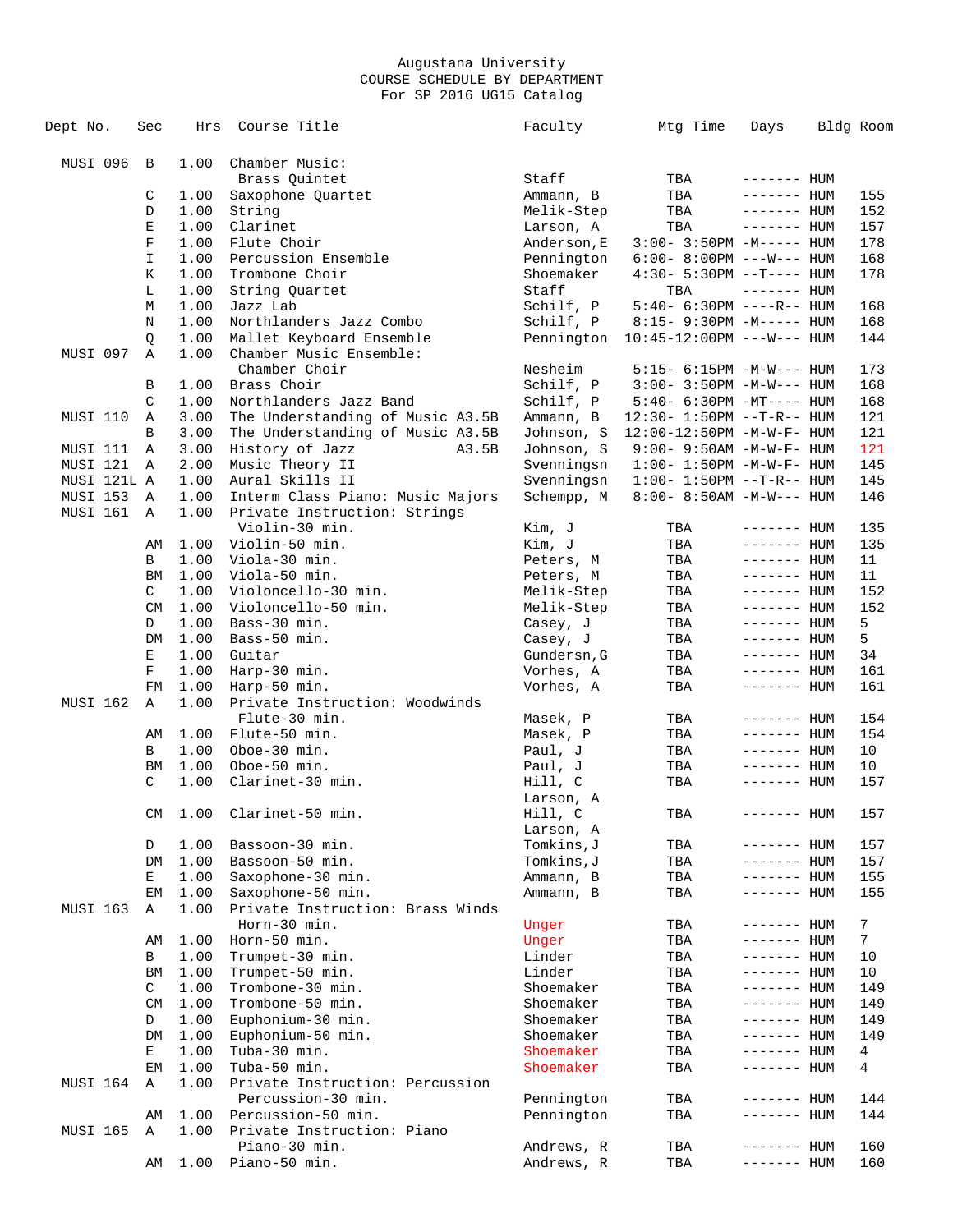| Dept No.                | Sec            | Hrs     | Course Title                      | Faculty                    | Mtg Time                            | Days        | Bldg Room |
|-------------------------|----------------|---------|-----------------------------------|----------------------------|-------------------------------------|-------------|-----------|
|                         | AX             | 1.00    | Piano-30 min.                     | Andrews, R                 | TBA                                 | ------- HUM | 160       |
|                         | В              | 1.00    | Piano-30 min.                     | Schempp, M                 | TBA                                 | ------- HUM | 159       |
|                         | BX             | 1.00    | Piano-30 min.                     | Schempp, M                 | TBA                                 | ------- HUM | 159       |
|                         | C              | 1.00    | Piano-30 min.                     | Li, S                      | TBA                                 | ------- HUM | 158       |
|                         |                | CX 1.00 | Piano-30 min.                     | Li, S                      | TBA                                 | ------- HUM | 158       |
| MUSI 166                | Α              | 1.00    | Private Instruction: Keyboard     |                            |                                     |             |           |
|                         |                |         | Organ-30 min.                     | Schempp, M                 | TBA                                 | ------- HUM |           |
|                         | AM             | 1.00    | Organ-50 min.                     | Schempp, M                 | TBA                                 | ------- HUM |           |
|                         | В              | 1.00    | Harpsichord-30 min.               | Schempp, M                 | TBA                                 | ------- HUM |           |
|                         | BM             | 1.00    | Harpsichord-50 min.               | Schempp, M                 | TBA                                 | ------- HUM |           |
| MUSI 167                | Α              | 1.00    | Private Instruction: Voice        |                            |                                     |             |           |
|                         |                |         | Voice-30 min.                     | Staff                      | TBA                                 | ------- HUM |           |
|                         | AM             | 1.00    | Voice-50 min.                     | Staff                      | TBA                                 | ------- HUM |           |
|                         | B              | 1.00    | Voice-30 min.                     | Grevlos, L                 | TBA                                 | ------- HUM | 139       |
|                         | BM             | 1.00    | Voice-50 min.                     | Grevlos, L                 | TBA                                 | ------- HUM | 139       |
|                         | C              | 1.00    | Voice-30 min.                     | Koch, C                    | TBA                                 | ------- HUM | 153       |
|                         | CM.            | 1.00    | Voice-50 min.                     | Koch, C                    | TBA                                 | ------- HUM | 153       |
|                         | D              | 1.00    | Voice-30 min.                     | Schreck, J                 | TBA                                 | ------- HUM | 153       |
|                         | DM             | 1.00    | Voice-50 min.                     | Schreck, J                 | TBA                                 | ------- HUM | 153       |
|                         | Е              | 1.00    | Voice-30 min.                     | Carter, J                  | TBA                                 | ------- HUM | 150       |
|                         | EM             | 1.00    | Voice-50 min.                     | Carter, J                  | TBA                                 | ------- HUM | 150       |
|                         | F              | 1.00    | Voice-30 min.                     | Svenningsn                 | TBA                                 | ------- HUM | 140       |
|                         | FM             | 1.00    | Voice-50 min.                     | Svenningsn                 | TBA                                 | ------- HUM | 140       |
|                         | G              | 1.00    | Voice-30 min.                     | Barnard, M                 | TBA                                 | ------- HUM | 150       |
|                         | <b>GM</b>      | 1.00    | Voice-50 min.                     | Barnard, M                 | TBA                                 | ------- HUM | 150       |
| MUSI 212                | Α              | 3.00    | Music Hist/Lit: 1750-Prsnt A3.1B  | Kim, J                     | $11:00-12:20PM$ --T-R-- HUM         |             | 103       |
| MUSI 221                | Α              | 2.00    | Music Theory IV                   | Andrews, R                 | $2:00 - 2:50PM -M-W-F - HUM$        |             | 121       |
| MUSI 221L A             |                | 1.00    | Aural Skills IV                   | Andrews, R                 | $2:00 - 2:50PM -T-R--HUM$           |             | 121       |
| MUSI 230                | Α              | 2.00    | Music, Theatre&Dance in ElemClass | Johnson, S                 | $11:00-11:50AM$ --T-R-- HUM         |             | 121       |
| MUSI 252                | Α              | 2.00    | Woodwind Pedagogy & Performance   | Ammann, B                  | $9:00 - 9:50AM - MTWR - - HUM$      |             | 168       |
| <b>MUSI 282</b>         | A              | 3.00    | <b>CANCELED</b>                   |                            |                                     |             |           |
| MUSI 301                | Α              | 3.00    | Advanced Instrumental Conducting  | Unger                      | $12:00 - 12:50PM - M - W - F - HUM$ |             | 168       |
| MUSI 303                | Α              | 3.00    | Advanced Choral Conducting        | Nesheim                    | $1:00 - 1:50PM - M - W - F - HUM$   |             | 173       |
| MUSI 321                | Α              | 2.00    | Instrumentation & Arranging       | Pennington                 | $8:00 - 8:50AM -T-R-- HUM$          |             | 145       |
| MUSI 331                | Α              | 3.00    | Elem & Middle Sch Music Methods   | Rohrer                     | $8:00 - 8:50AM - M - W - F - HUM$   |             | 121       |
| Native American Studies |                |         |                                   |                            |                                     |             |           |
| NAST 320                | Α              | 3.00    | Native American Social Sys A3.6   | Swart, W                   | $9:00 - 9:50AM - M - W - F - MC$    |             | 202       |
|                         | B              | 3.00    | Native American Social Sys A3.6   | Bunger                     | $6:00-9:00PM -M--- MC$              |             | 201       |
| Nursing                 |                |         |                                   |                            |                                     |             |           |
| NURS 230                | Α              | 3.00    | Pharmacotherapeutics              | Evenson, C                 | $11:00-11:50AM$ -M-W-F- FSC         |             | 270       |
|                         | В              | 3.00    | Pharmacotherapeutics              | Evenson, C                 | 12:00-12:50PM -M-W-F- FSC           |             | 270       |
| NURS 340                | Α              | 4.00    | Adult Health Nursing I            | Nelson, Mry                | $8:00 - 8:50AM$ -M-W--- FSC         |             | 268       |
|                         | В              | 4.00    | Adult Health Nursing I            | Nelson, Mry                | $9:00 - 9:50AM - M-W--- FSC$        |             | 268       |
| NURS 340C A1            |                | 0.00    | Adult Health Nursing I Clinical   | Nelson, Mry<br>Moua, Z     | 7:00- 3:30PM --T---- OFF            |             | OFF       |
|                         | A2             | 0.00    | Adult Health Nursing I Clinical   | Nelson, Mry<br>VanIperen   | 7:00- 3:30PM --T---- OFF            |             | OFF       |
|                         | A3             | 0.00    | Adult Health Nursing I Clinical   | Nelson, Mry<br>Stewart, C  | 7:00- 3:30PM --T---- OFF            |             | OFF       |
|                         | A4             | 0.00    | Adult Health Nursing I Clinical   | Nelson, Mry<br>Nichols, B  | 7:00- 3:30PM --T---- OFF            |             | OFF       |
|                         | B1             | 0.00    | Adult Health Nursing I Clinical   | Nelson, Mry<br>Petersen, K | 7:00- 3:30PM ----R-- OFF            |             | OFF       |
|                         | B <sub>2</sub> | 0.00    | Adult Health Nursing I Clinical   | Nelson, Mry<br>Jacobs, J   | 7:00- 3:30PM ----R-- OFF            |             | OFF       |
|                         | B3             | 0.00    | Adult Health Nursing I Clinical   | Nelson, Mry<br>Mehlhaff    | 7:00- 3:30PM ----R-- OFF            |             | OFF       |
|                         | B4             | 0.00    | Adult Health Nursing I Clinical   | Nelson, Mry<br>Mulder, J   | 7:00- 3:30PM ----R-- OFF            |             | OFF       |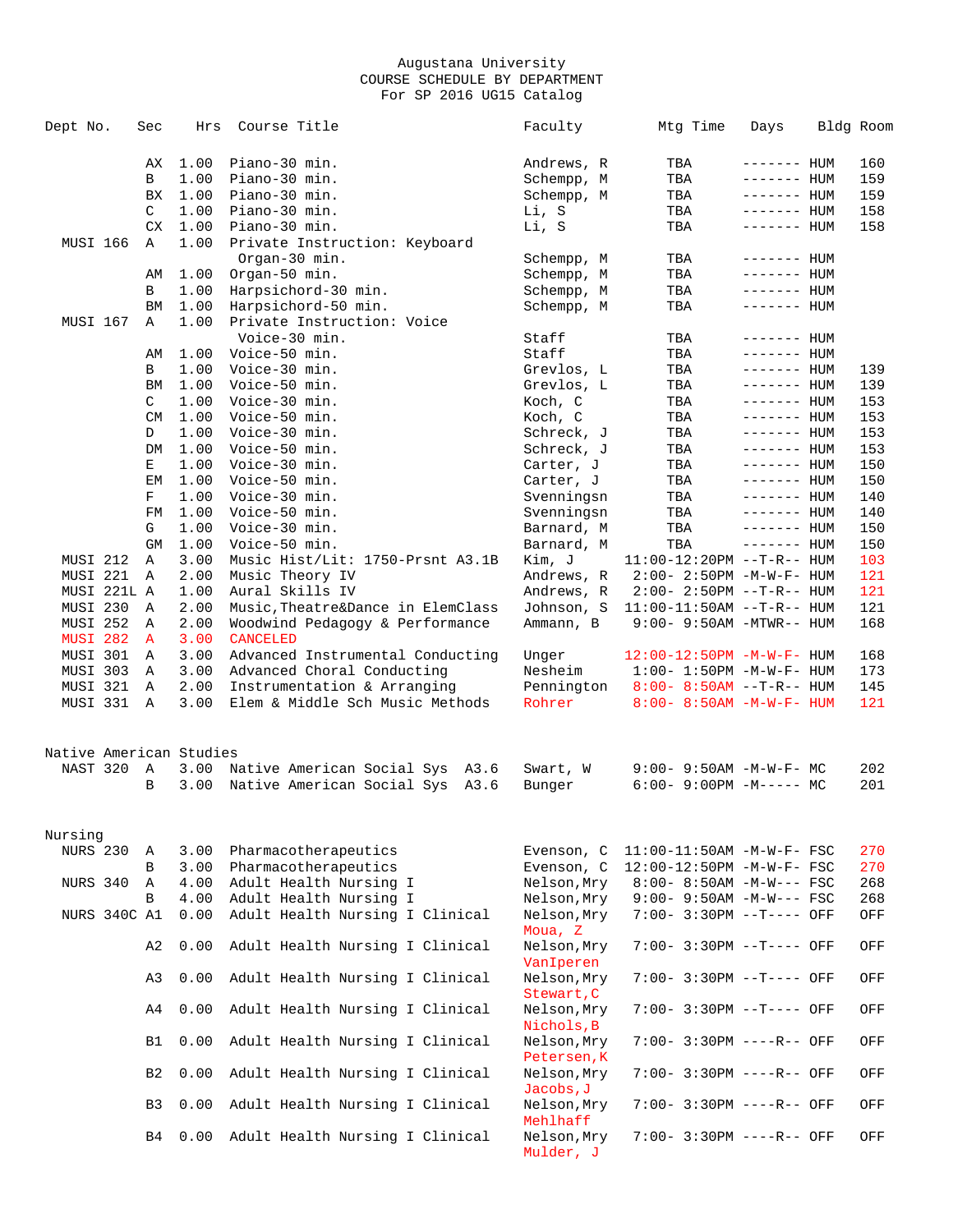| Dept No.                   | Sec                              | Hrs          | Course Title                                                            | Faculty                             | Mtg Time                                                 | Days        | Bldg Room  |
|----------------------------|----------------------------------|--------------|-------------------------------------------------------------------------|-------------------------------------|----------------------------------------------------------|-------------|------------|
| NURS 340L A                |                                  | 0.00         | Adult Health Nursing I Lab                                              | Nelson, Mry<br>Karel, B             | 8:00- 8:50AM -----F- FSC                                 |             | 268        |
|                            | В                                | 0.00         | Adult Health Nursing I Lab                                              | Nelson, Mry<br>Karel, B             | $9:00 - 9:50AM$ -----F- FSC                              |             | 268        |
| NURS 352 A                 |                                  | 3.00         | Child Health Nursing                                                    | Herrmann                            | 10:40-12:00PM -M----- FSC                                |             | 268        |
|                            | B                                | 3.00         | Child Health Nursing                                                    | Herrmann                            | 10:40-12:00PM ---W--- FSC                                |             | 268        |
| NURS 352C A1               |                                  | 0.00         | Child Health Nursing Clinical                                           | Herrmann<br>Karel, B                | 7:00- 3:30PM --T---- OFF                                 |             | OFF        |
|                            | A2                               | 0.00         | Child Health Nursing Clinical                                           | Herrmann<br>Scholten, B             | 7:00- 3:30PM --T---- OFF                                 |             | OFF        |
|                            | A3                               | 0.00         | Child Health Nursing Clinical                                           | Herrmann<br>Callies                 | 7:00- 3:30PM --T---- OFF                                 |             | OFF        |
|                            | A4                               | 0.00         | Child Health Nursing Clinical                                           | Herrmann<br><b>Bresee</b>           | 7:00- 3:30PM --T---- OFF                                 |             | OFF        |
|                            | <b>B1</b>                        | 0.00         | Child Health Nursing Clinical                                           | Herrmann<br>Karel, B                | 7:00- 3:30PM ----R-- OFF                                 |             | OFF        |
|                            | B <sub>2</sub><br>B <sub>3</sub> | 0.00<br>0.00 | Child Health Nursing Clinical<br>Child Health Nursing Clinical          | Herrmann<br>Bachtell<br>Herrmann    | 7:00- 3:30PM ----R-- OFF<br>7:00- 3:30PM ----R-- OFF     |             | OFF<br>OFF |
|                            | B4                               | 0.00         | Child Health Nursing Clinical                                           | Callies<br>Herrmann                 | $7:00 - 3:30PM$ ----R-- OFF                              |             | OFF        |
| NURS 388                   | A                                | 2.00         | Epidemiology Public Hlth Practc                                         | <b>Bresee</b><br>Melstad            | $1:00-2:50PM -M---FSC$                                   |             | 272        |
|                            | B                                | 2.00         | Epidemiology Public Hlth Practc                                         | Melstad<br>Melstad                  | $1:00 - 2:50PM$ ---W--- FSC                              |             | 272        |
|                            |                                  |              |                                                                         | Melstad                             |                                                          |             |            |
| NURS 410                   | Α                                | 3.00         | Maternal & Reproductive Hlth Nur                                        | Gierach                             | 8:00- 9:50AM -M----- FSC                                 |             | 270        |
|                            | B                                | 3.00         | Maternal & Reproductive Hlth Nur                                        | Gierach                             | $2:30-4:20PM -M----- FSC$                                |             | 270        |
| NURS 410C A1               |                                  | 0.00         | Mat & Reprod Hlth Nurs Clinical                                         | Gierach<br>Karel, B                 | 7:00- 3:30PM --T---- OFF                                 |             | OFF        |
|                            | A2<br>A3                         | 0.00         | Mat & Reprod Hlth Nurs Clinical<br>0.00 Mat & Reprod Hlth Nurs Clinical | Gierach<br>Pence<br>Gierach         | 7:00- 3:30PM --T---- OFF<br>7:00- 3:30PM --T---- OFF     |             | OFF<br>OFF |
|                            | A4                               | 0.00         | <b>CANCELED</b>                                                         | Threadgold                          |                                                          |             |            |
|                            | B1                               | 0.00         | Mat & Reprod Hlth Nurs Clinical                                         | Gierach                             | 7:00- 3:30PM ----R-- OFF                                 |             | OFF        |
|                            | B <sub>2</sub>                   | 0.00         | Mat & Reprod Hlth Nurs Clinical                                         | Karel, B<br>Gierach                 | $7:00 - 3:30PM$ ----R-- OFF                              |             | OFF        |
|                            | B <sub>3</sub>                   | 0.00         | Mat & Reprod Hlth Nurs Clinical                                         | Threadgold<br>Gierach               | 7:00- 3:30PM ----R-- OFF                                 |             | OFF        |
|                            | B4                               |              | 0.00 Mat & Reprod Hlth Nurs Clinical                                    | Karel, B<br>Gierach                 | 7:00- 3:30PM ----R-- OFF                                 |             | OFF        |
|                            |                                  |              |                                                                         | Frey, J                             |                                                          |             |            |
| NURS 420 A<br>NURS 420C A1 |                                  | 5.00<br>0.00 | Behavioral Health Nursing<br>Behav Health Nursing Clinical              | Abbott, K<br>Abbott, K<br>Jonas, N  | $1:00 - 2:20PM -M-W--- FSC$<br>$6:40-3:40PM$ ----R-- OFF |             | 373<br>OFF |
|                            | A2                               | 0.00         | Behav Health Nursing Clinical                                           | Abbott, K<br>Christenso             | $6:40-3:40PM$ ----R-- OFF                                |             | OFF        |
| NURS 430 A<br>NURS 430C A1 |                                  | 5.00<br>0.00 | Community Health Nursing<br>Comm Health Nursing Clinical                | Waltman, P<br>Waltman, P<br>Poppens | $1:00 - 2:20PM -M-W--- FSC$<br>7:30-11:50AM -M----- OFF  |             | 270<br>OFF |
|                            | A2<br>A3                         | 0.00<br>0.00 | Comm Health Nursing Clinical<br>Comm Health Nursing Clinical            | Waltman, P<br>Waltman, P<br>Poppens | 7:30-11:50AM --T---- OFF<br>7:30-11:50AM ---W--- OFF     |             | OFF<br>OFF |
|                            | A4                               | 0.00         | Comm Health Nursing Clinical                                            | Waltman, P                          | $7:30-11:50AM$ ----R-- OFF                               |             | OFF        |
| NURS 468                   | Α                                | 1.00         | NCLEX Review                                                            | Nelson, Mry                         | $12:00-12:50PM$ ---W--- FSC                              |             | 376        |
|                            | В                                | 1.00         | NCLEX Review                                                            | Nelson, Mry                         | $2:30 - 3:20PM$ ---W--- FSC                              |             | 270        |
| <b>NURS 495</b>            | Α                                | 2.00         | Internship                                                              | Herrmann                            | TBA                                                      | ------- OFF | OFF        |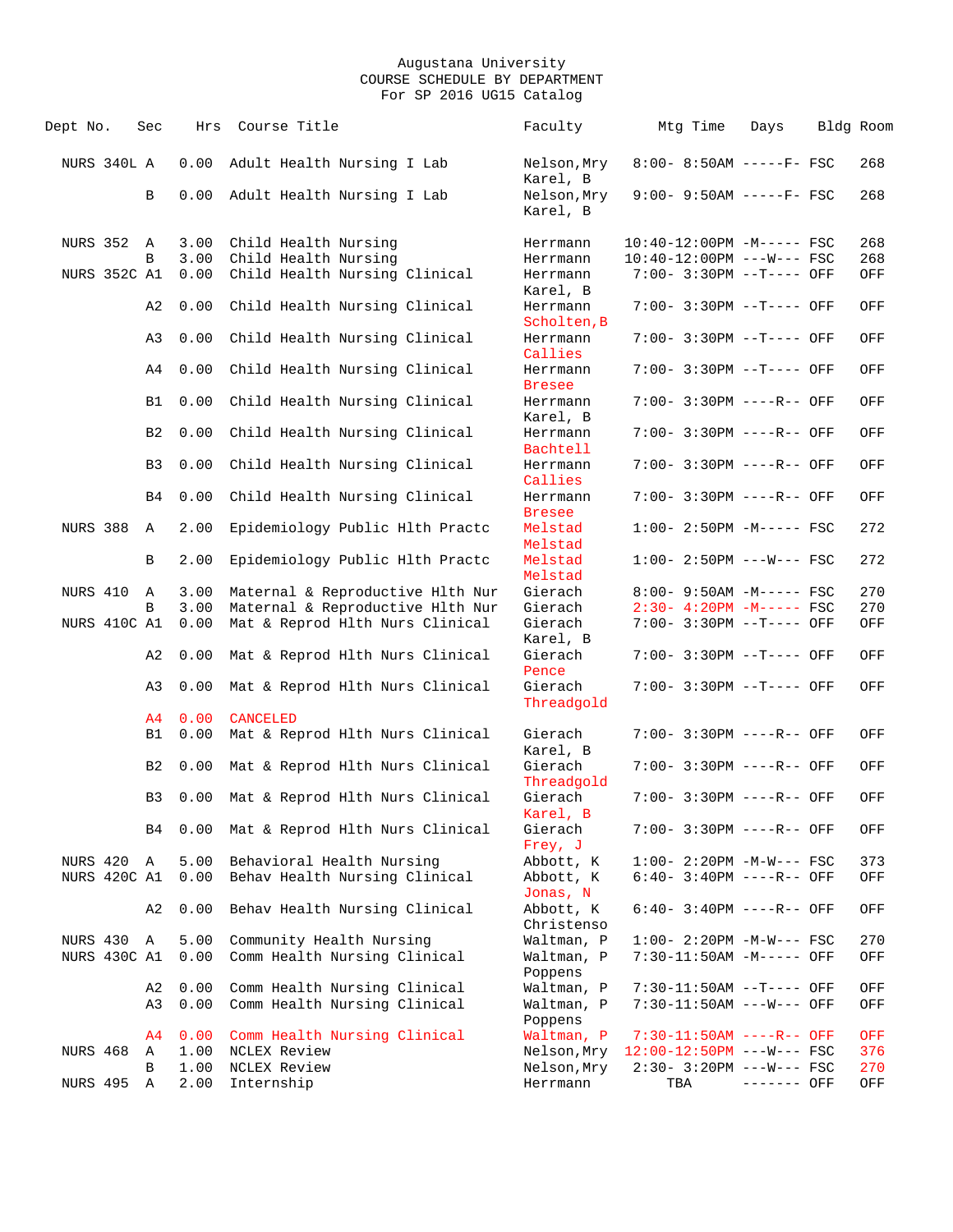Dept No. Sec Hrs Course Title Faculty Mtg Time Days Bldg Room Physical Education PE 095 A 1.00 Intercollegiate Athletics A1.3<br>Baseball Huber, T TBA ------- ELMN 105 -PE 095A: IF BASEBALL TAKEN FOR CREDIT IN FALL, IT CANNOT BE TAKEN FOR CREDIT IN SPRING.<br>B 1.00 Basketball (Men) Billeter TBA ------- ELM Billeter TBA ------- ELMN 105 -PE 095B: IF BASKETBALL TAKEN FOR CREDIT IN FALL, IT CANNOT BE TAKEN FOR CREDIT IN SPRING.<br>C 1.00 Basketball (Women) Krauth, D TBA ------- ELMN Krauth, D TBA ------- ELMN 105 -PE 095C: IF BASKETBALL TAKEN FOR CREDIT IN FALL, IT CANNOT BE TAKEN FOR CREDIT IN SPRING.<br>D 1.00 Softball vanSchepen TBA ------ ELMN VanSchepen TBA ------- ELMN 105 -PE 095D: IF SOFTBALL TAKEN FOR CREDIT IN FALL, IT CANNOT BE TAKEN FOR CREDIT IN SPRING.<br>E 1.00 Tennis (Men) Pierson, D TBA ------ E Pierson, D TBA ------- ELMN 105 -PE 095E: IF TENNIS TAKEN FOR CREDIT IN FALL, IT CANNOT BE TAKEN FOR CREDIT IN SPRING.<br>F 1.00 Tennis (Women) Pierson, D TBA ------Pierson, D TBA ------- ELMN 105 -PE 095F: IF TENNIS TAKEN FOR CREDIT IN FALL, IT CANNOT BE TAKEN FOR CREDIT IN SPRING.<br>G 1.00 Track (Men) Hellman, T TBA ------Hellman, T TBA ------- ELMN 105 -PE 095G: IF TRACK TAKEN FOR CREDIT IN FALL, IT CANNOT BE TAKEN FOR CREDIT IT SPRING.<br>H 1.00 Track (Women) Hellman, T TBA ------Hellman, T TBA ------- ELMN 105 -PE 095H: IF TRACK TAKEN FOR CREDIT IN FALL, IT CANNOT BE TAKEN FOR CREDIT IN SPRING.<br>I 1.00 Wrestling Reitmeier TBA ------Reitmeier TBA ------- ELMN 105 -PE 0951: IF WRESTLING TAKEN FOR CREDIT IN FALL, IT CANNOT BE TAKEN FOR CREDIT IN SPRING.<br>J 1.00 Cheer Team simpson Simpson TBA ------- ELMI Simpson TBA ------- ELMN 105 -PE 095J: IF CHEER TEAM TAKEN FOR CREDIT IN FALL, IT CANNOT BE TAKEN FOR CREDIT IN SPRING.<br>K 1.00 Golf sterson, D TBA ------- ELMN Pierson, D TBA ------- ELMN 105 -PE 095K: IF GOLF TAKEN FOR CREDIT IN FALL, IT CANNOT BE TAKEN FOR CREDIT IN SPRING.<br>L 1.00 Soccer Barkus, B TBA -----Barkus, B TBA ------- ELMN 105 -PE 095L: IF SOCCER TAKEN FOR CREDIT IN FALL, IT CANNOT BE TAKEN FOR CREDIT IN SPRING.<br>M 1.00 JV Basketball (Men) Hettermann TBA ------Hettermann TBA ------- ELMN 105 -PE 095M: IF BASKETALL TAKEN FOR CREDIT IN FALL, IT CANNOT BE TAKEN FOR CREDIT IN SPRING.<br>N 1.00 JV Baseball Huber, T TBA ------- ELMN N 1.00 JV Baseball Huber, T TBA ------- ELMN 105 -PE 095N: IF BASEBALL TAKEN FOR CREDIT IN FALL, IT CANNOT BE TAKEN FOR CREDIT IN SPRING. PE 102 A 1.00 Bicycling A1.3 Schrenk 1:00- 2:40PM -M-W--- ELMN 105 -PE 102: MEETS 2ND HALF OF SEMESTER - MAR 30 THRU MAY 19. PE 103 A 1.00 Boot Camp Fitness A1.3 Stavenger 11:00-11:50AM -M-W--- ELMN 105 PE 107 A 1.00 Fitness Swimming A1.3 Micko 8:00- 8:50AM -M-W--- ELMN 113 PE 108 A 1.00 Golf/Recreational Sports A1.3 Golf Stavenger 1:00- 2:40PM -M-W--- ELMN 105 PE 112 A 1.00 Hatha Yoga A1.3 Dickinson 8:00- 8:50AM --T-R-- ELMN 224 PE 115 A 1.00 Physical Conditioning A1.3 Bacoulis 12:00-12:50PM -M-W--- ELMN 105 B 1.00 Physical Conditioning A1.3 King, C 9:00- 9:50AM --T-R-- ELMN 105 PE 118 A 1.00 Tennis and Net Sports A1.3 King, C 12:30- 1:30PM --T-R-- ELMN 105 PE 119 A 1.00 Walking and Hiking A1.3 Scholten,K 1:00- 2:40PM --T-R-- ELMN 105 -PE 119: MEETS 2ND HALF OF SEMESTER - MAR 29 THRU MAY 19. PE 120 A 1.00 Weight Training A1.3<br>(Women only) (Women only) Staff 1:00-11:50AM --T-R-- ELMN 233 B 1.00 Weight Training A1.3 Bacoulis 1:00- 1:50PM -M-W--- ELMN 233 C 1.00 Weight Training A1.3 Scholten,K 9:00- 9:50AM --T-R-- ELMN 233 C 1.00 Weight Training<br>PE 124 A 1.00 Fitness Jogging Mal.3 Binstock 9:00-9:50AM --T-R-- ELMN 105<br>PE 125 A 1.00 Rollerblading Mal.3 Bergstrom 12:30-2:10PM --T-R-- ELMN 105 A1.3 Bergstrom 12:30- 2:10PM --T-R-- ELMN 105 -PE 125: MEETS 2ND HALF OF SEMESTER - MAR 29 THRU MAY 19. PE 126 A CANCELED<br>PE 210 A 3.00 Int PE 210 A 3.00 Introduction to Sport Management VanLaecken 1:00-2:20PM --T-R-- FSC 376<br>PE 218 A 4.00 Responding to Emergencies Day, J 8:00-9:50AM --T-R-- ELMN 232 PE 218 A 4.00 Responding to Emergencies Day, J 8:00- 9:50AM --T-R-- ELMN 232 PE 220 A 2.00 Individual and Team Sports Barkus 11:00-12:20PM --T-R-- ELMN 241 PE 220 A 2.00 Individual and Team Sports<br>
PE 230 A 1.00 First Aid & CPR Fox, B 12:00-12:50PM -M-W-F- ELMN 230 -PE 230A: MEETS 1ST HALF OF SEMESTER - FEB 3 THRU MAR 18.<br>B 1.00 First Aid & CPR Fox, B 12:00-12:50PM -M-W-F- ELMN 230 -PE 230B: MEETS 2ND HALF OF SEMESTER - MAR 30 THRU MAY 19.<br>PE 233 A CANCELED PE 233 A CANCELED<br>PE 236 A 2.00 The PE 236 A 2.00 Theory of Coaching Track & Field Hellman, T 2:00- 2:50PM -M-W--- ELMN 230 PE 265 A 1.00 Health, PE & Movement in Elem Cl Meester 12:30- 1:20PM --T-R-- ELMN 230 -PE 265: MEETS 1ST HALF OF SEMESTER - FEB 3 THRU MAR 18. PE 280 A 3.00 Prevention & Care of Athl Injuri Gerry, B 11:00-11:50AM -M-W-F- ELMN 230 PE 313 A 2.00 Org & Admin of PE & Athletics Authier 9:00- 9:50AM --T-R-- ELMN 230 PE 340 A 2.00 Adapted Physical Education Bergstrom 9:00- 9:50AM -M-W-F- ELMN 241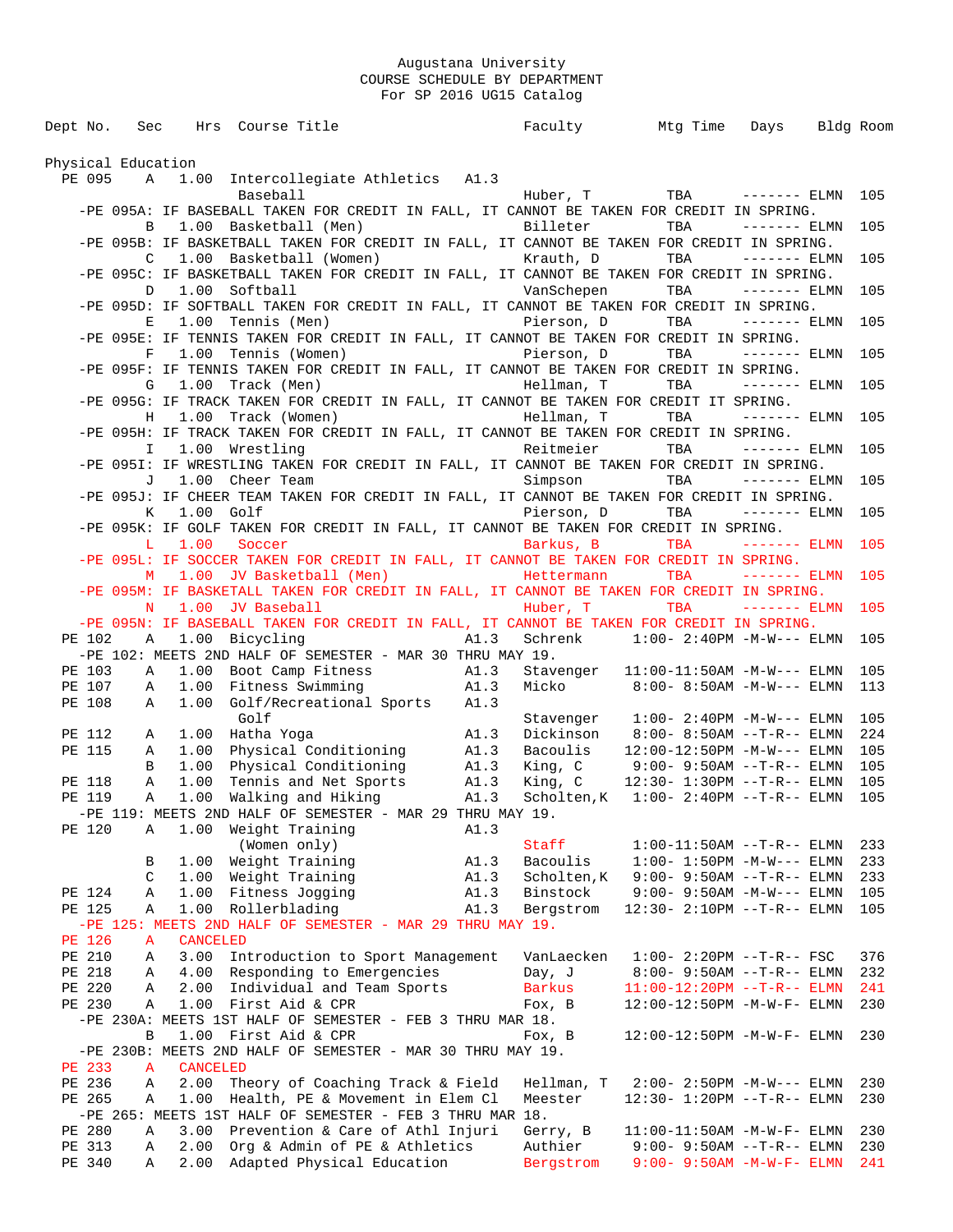| Dept No.   |                      | Sec          | Hrs          | Course Title                                                          |       | Faculty             | Mtg Time                                              | Days         | Bldg Room  |
|------------|----------------------|--------------|--------------|-----------------------------------------------------------------------|-------|---------------------|-------------------------------------------------------|--------------|------------|
| PE 395     |                      | C            | 4.00         | Internship                                                            |       |                     |                                                       |              |            |
|            |                      |              |              | Coaching                                                              |       | Stavenger           | TBA                                                   | $------$ OFF | OFF        |
|            |                      | D            | 4.00         | Sport Management I                                                    |       | Pierson, D          | TBA                                                   | ------- OFF  | OFF        |
| PE 495     |                      | $\mathbb{A}$ | 4.00         | Internship                                                            |       |                     |                                                       |              |            |
|            |                      |              |              | Sport Management II                                                   |       | Pierson, D          | TBA                                                   | ------- OFF  | OFF        |
| Philosophy |                      |              |              |                                                                       |       |                     |                                                       |              |            |
|            | PHIL 110             | Α            | 3.00         | Dimensions of the Self                                                | A1.2  | Vicens              | 12:00-12:50PM -M-W-F- HUM                             |              | 202        |
|            | <b>PHIL 120</b>      | Α            | 3.00         | Critical Thinking                                                     | A2.2  | Vicens              | $9:00 - 9:50AM - M - W - F - HUM$                     |              | 202        |
|            | PHIL 200             | Α            | 3.00         | Reason, Faith, Srch Meaning                                           | A4.2  | Vicens              | $11:00-11:50AM$ -M-W-F- HUM                           |              | 226        |
|            | PHIL 230             | Α            | 3.00         | Our Phil Heritage II                                                  | A3.1B | Minister            | 2:00- 2:50PM -M-W-F- HUM                              |              | 202        |
|            | PHIL 241             | Α            | 3.00         | Theol & Phil in Dialog                                                | A4.2  | O'Hara, D           | $1:00 - 1:50PM -M-W-F - HUM$                          |              | 202        |
|            | PHIL 243             | Α            | 3.00         | Creation & Cosmology:                                                 | A4.2  | Pederson, A         | $6:00 - 9:00PM$ ----R-- HUM                           |              | 201        |
|            |                      |              |              | Conversations Between Sci & Reli                                      |       |                     |                                                       |              |            |
|            | PHIL 297             | $\mathbf{A}$ | 3.00         | TOPICS:                                                               |       |                     |                                                       |              |            |
|            |                      |              |              | Ethics and Ecology of Food                                            |       | Minister            | 11:00-12:20PM --T-R-- CWS                             |              | 108<br>264 |
|            | PHIL 320 A           |              |              | 3.00 Political Philosophy                                             |       | Schotten            | $2:00-2:50PM -M-W-F-MC$                               |              |            |
| Physics    |                      |              |              |                                                                       |       |                     |                                                       |              |            |
|            | PHYS 190             | Α            | 4.00         | Astronomy                                                             | A3.2  | Grau, N             | 8:00- 9:50AM --T-R-- FSC                              |              | 376        |
|            | PHYS 202             | Α            | 4.00         | Physics Life Sci II(w/Calc) A3.2                                      |       | Engebretsn          | $1:00 - 1:50PM - M - W - F - FSC$                     |              | 374        |
|            |                      |              |              |                                                                       |       | Engebretsn          | $9:00-10:50AM$ --T---- FSC                            |              | 353        |
|            |                      | B            | 4.00         | Physics Life Sci II(w/Calc) A3.2                                      |       | Engebretsn          | $1:00 - 1:50PM - M - W - F - FSC$                     |              | 374        |
|            |                      |              |              |                                                                       |       | Engebretsn          | 11:00-12:50PM --T---- FSC                             |              | 353        |
|            | <b>PHYS 222</b>      | A            | 4.00         | General Physics II                                                    | A3.2  | Wells, E            | $1:00 - 1:50PM - M - W - F - FSC$                     |              | 376        |
|            |                      |              |              |                                                                       |       | Wells, E            | $9:00-10:50AM$ ----R-- FSC                            |              | 353        |
|            |                      | B            | 4.00         | General Physics II                                                    | A3.2  | Wells, E            | $1:00 - 1:50PM - M - W - F - FSC$                     |              | 376        |
|            |                      |              |              |                                                                       |       | Wells, E<br>Alton   | $11:30 - 1:20PM$ ----R-- FSC                          |              | 353<br>356 |
|            | PHYS 331<br>PHYS 341 | Α<br>Α       | 4.00<br>3.00 | Electronics for Science & Engine<br>Analytical Mechanics              |       | Grau, N             | 8:00-11:00AM --T-R-- FSC<br>11:00-11:50AM -M-W-F- FSC |              | 373        |
|            | PHYS 371             | Α            | 3.00         | Modern Physics I                                                      |       | Alton               | 9:00- 9:50AM -M-W-F- FSC                              |              | 371        |
|            | PHYS 381             | Α            | 3.00         | Advanced Laboratory                                                   | A2.1B | Alton               | $1:00 - 5:00PM -T-R--FSC$                             |              | 356        |
|            |                      |              |              |                                                                       |       | Wells, E<br>Grau, N |                                                       |              |            |
|            | PHYS 391             | Α            | 3.00         | Senior Thesis                                                         |       | Alton               | TBA                                                   | $------$ FSC |            |
|            | PHYS 395 A           |              | 4.00         | Internship                                                            |       | Alton               | TBA                                                   | $-----$ OFF  | OFF        |
|            |                      |              |              |                                                                       |       |                     |                                                       |              |            |
| Psychology | PSYC 115 A           |              |              | 3.00 General Psychology                                               | A3.3  | Trainor             | $8:00-8:50AM -M-W-F-MC$                               |              | 201        |
|            |                      | B            | 3.00         | General Psychology                                                    | A3.3  | Lima, O             | $11:00-11:50AM$ -M-W-F- MC                            |              | 153        |
|            |                      | C            | 3.00         | General Psychology                                                    | A3.3  | Lima, O             | 12:00-12:50PM -M-W-F- MC                              |              | 102        |
|            | <b>PSYC 210</b>      | A            | 3.00         | Life-Span Human Development A1.2                                      |       | Jeppsen             | $8:30 - 9:50AM -T-R--MC$                              |              | 103        |
|            |                      | B            | 3.00         | Life-Span Human Development A1.2                                      |       | Jeppsen             | $11:00-12:20PM -T-R-- MC$                             |              | 103        |
|            | <b>PSYC 260</b>      | Α            | 4.00         | Behavioral Neuroscience                                               |       | Trainor             | $11:00-12:50PM$ --T-R-- MC                            |              | 201        |
|            | <b>PSYC 270</b>      | Α            | 4.00         | Statistics                                                            |       | Sorenson, D         | 8:00- 8:50AM -M-W-F- MC                               |              | 255        |
|            |                      | В            | 4.00         | Statistics                                                            |       | Sorenson, D         | $9:00 - 9:50AM - M - W - F - MC$                      |              | 255        |
|            |                      |              |              | -PSYC 270A & B: MUST ALSO REGISTER FOR PSYC 270L LAB SECTION.         |       |                     |                                                       |              |            |
|            | PSYC 270L A          |              | 0.00         | PSYC 270: Lab                                                         |       | Sorenson, D         | $7:00 - 7:50PM$ ---W--- MC                            |              | 001        |
|            |                      | В            | 0.00         | PSYC 270: Lab                                                         |       | Sorenson, D         | $9:00 - 9:50AM$ ----R-- MC                            |              | 001        |
|            |                      | C            | 0.00         | PSYC 270: Lab                                                         |       | Sorenson, D         | $10:00-10:50AM$ ----R-- MC                            |              | 001        |
|            | <b>PSYC 271</b>      | Α            | 4.00         | Research Methods                                                      | A2.1B | Babcock, E          | $8:00 - 8:50AM - MTW - F - MC$                        |              | 253        |
|            | PSYC 297             | В<br>Α       | 4.00<br>3.00 | Research Methods<br>TOPICS:                                           | A2.1B | Babcock, E          | $9:00 - 9:50AM - MTW-F - MC$                          |              | 253        |
|            |                      |              |              | Sensation & Perception                                                |       | Babcock, E          | $1:00 - 1:50PM - M - W - F - MC$                      |              | 157        |
|            | PSYC 310             | A            | 3.00         | Child Psychology                                                      |       | Lima, O             | $2:00-2:50PM -M-W-F-MC$                               |              | 202        |
|            | PSYC 335             | A            | 3.00         | Human Relations                                                       | A1.2  | Jeppsen             | $1:00-2:20PM -T-R--MC$                                |              | 103        |
|            | PSYC 393 A           |              | 3.00         | Directed Research                                                     |       | Babcock, E          | TBA                                                   | $------MC$   |            |
|            |                      |              |              | -PSYC 393: INSTRUCTOR SIGNATURE REQUIRED. VARIABLE CREDIT 1-3 CR HRS. |       |                     |                                                       |              |            |
|            | PSYC 394 A           |              | 3.00         | Directed Research                                                     |       | Babcock, E          | TBA                                                   | ------- MC   |            |
|            |                      |              |              | -PSYC 394: INSTRUCTOR SIGNATURE REQUIRED. VARIABLE CREDIT 1-3 CR HRS. |       |                     |                                                       |              |            |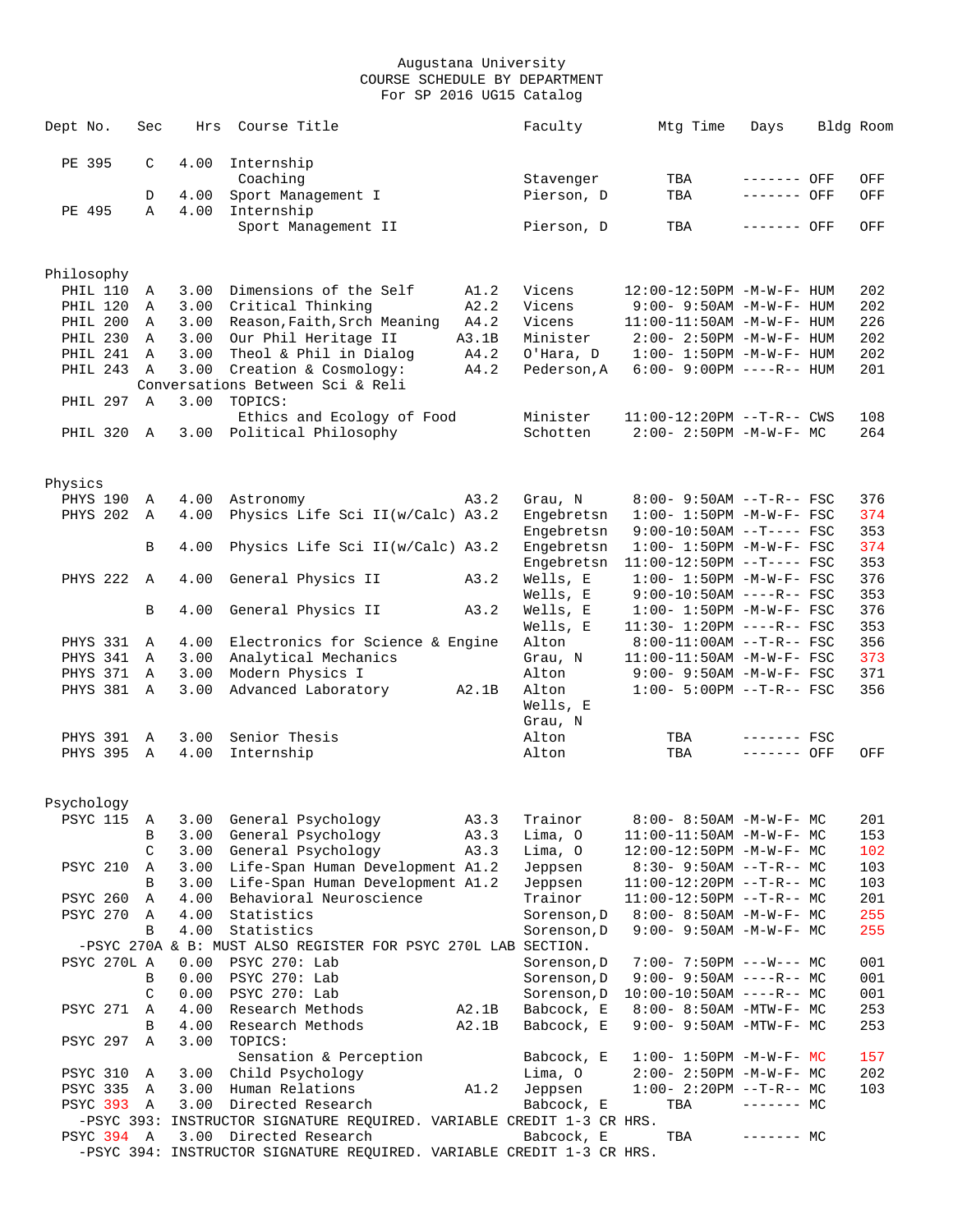| Dept No.            | Sec          | Hrs          | Course Title                                                          | Faculty            | Mtg Time                                                         | Days         | Bldg Room  |
|---------------------|--------------|--------------|-----------------------------------------------------------------------|--------------------|------------------------------------------------------------------|--------------|------------|
| PSYC 391            | Α            | 4.00         | Practicum                                                             | Trainor            | TBA                                                              | ------- MC   |            |
|                     |              |              | -PSYC 391: INSTRUCTOR SIGNATURE REQUIRED. VARIABLE CREDIT 2-4 CR HRS. |                    |                                                                  |              |            |
| Religion            |              |              |                                                                       |                    |                                                                  |              |            |
| RELI 110            | A            | 3.00         | Exploring Christian Faith<br>A4.1                                     | Swanson, R         | $9:00 - 9:50AM - M - W - F - HUM$                                |              | 201        |
|                     | B            | 3.00         | Exploring Christian Faith<br>A4.1                                     | Bowman, R          | $1:00-2:20PM --T-R--HUM$                                         |              | 226        |
|                     | C            | 3.00         | Exploring Christian Faith<br>A4.1                                     | Bowman, R          | $3:00 - 4:20PM -T-R-- HUM$                                       |              | 226        |
|                     | D            | 3.00         | Exploring Christian Faith<br>A4.1                                     | Swanson, R         | 8:00- 8:50AM -M-W-F- HUM                                         |              | 202        |
|                     | Ε            | 3.00         | Exploring Christian Faith<br>A4.1                                     | Haar, M            | $11:00-11:50AM$ -M-W-F- HUM                                      |              | 302        |
| RELI 200            | Α            | 3.00         | A4.2<br>Reason, Faith, Srch Meaning                                   | Vicens             | $11:00-11:50AM$ -M-W-F- HUM                                      |              | 226        |
| RELI 218            | Α            | 3.00         | Hope and the Future<br>A4.2                                           | Swanson, R         | $11:00-11:50AM$ -M-W-F- HUM                                      |              | 202        |
| RELI 241            | Α            | 3.00         | Theology & Philos in Dialog A4.2                                      | O'Hara, D          | $1:00 - 1:50PM - M - W - F - HUM$                                |              | 202        |
| RELI <sub>243</sub> | Α            | 3.00         | Convers Between Sci & Reli<br>A4.2                                    | Pederson, A        | $6:00 - 9:00PM$ ----R-- HUM                                      |              | 201        |
| RELI 247            | Α            | 3.00         | Plato to Genesis to Job:<br>A4.2                                      | Haar, M            | $8:30 - 9:50AM -T-R-- HUM$                                       |              | 202        |
|                     |              |              |                                                                       | O'Hara, D          |                                                                  |              |            |
|                     |              |              | The Question of Justice                                               |                    |                                                                  |              |            |
| RELI <sub>251</sub> | $\mathbf{A}$ | 3.00         | Judaism, Islam & Chr Faith A4.2                                       | Haar, M            | $11:00-12:20PM -T-R--HUM$                                        |              | 226        |
| RELI 320            | Α            | 3.00         | Sem in Biblical Studies<br>A2.1B                                      | Bowman, R          | TBA                                                              | ------- OFF  | ONLN       |
| RELI 330            | $\mathbf{A}$ | 3.00         | <b>CANCELED</b>                                                       |                    |                                                                  |              |            |
| Sociology           |              |              |                                                                       |                    |                                                                  |              |            |
| SOCI 110            | Α            | 3.00         | Contemporary Society<br>A3.3                                          | Ly, C              | $1:00 - 1:50PM - M - W - F - MC$                                 |              | 255        |
|                     | В            | 3.00         | Contemporary Society<br>A3.3                                          | Bunger             | $11:00-12:20PM$ --T-R-- MC                                       |              | 253        |
|                     | C            | 3.00         | Contemporary Society<br>A3.3                                          | Bunger             | $8:30 - 9:50AM -T-R-- MC$                                        |              | 255        |
| SOCI 280            | Α            | 3.00         | Race, Ethnicity & Multiculturali                                      | Swart, W           | $11:00-11:50AM$ -M-W-F- CWS                                      |              | 108        |
| SOCI 320            | Α            | 3.00         | Native American Social Sys<br>A3.6                                    | Swart, W           | $9:00 - 9:50AM - M-W-F - MC$                                     |              | 202        |
|                     | B            | 3.00         | Native American Social Sys<br>A3.6                                    | Bunger             | $6:00-9:00PM -M--- MC$                                           |              | 201        |
| SOCI 340            | Α            | 4.00         | Social Inequality                                                     | Ly, C              | $1:00-2:50PM -T-R--MC$                                           |              | 257        |
| SOCI 395            | Α            | 4.00         | Internship                                                            | Swart, W           | TBA                                                              | ------- OFF  | OFF        |
| SOCI 397            | A            | 3.00         | TOPICS:                                                               |                    |                                                                  |              |            |
|                     |              |              | Soc Side Sci:Gend & Race Med Soc                                      | Ly, C              | $2:00-2:50PM -M-W-F-MC$                                          |              | 120        |
|                     |              |              |                                                                       |                    |                                                                  |              |            |
| Spanish             |              |              |                                                                       |                    |                                                                  |              |            |
| SPAN 111            | Α            | 3.00         | Intro to Spanish II<br>A3.4                                           | Ogdie              | $8:00 - 8:50AM - M - W - F - HUM$                                |              | 301        |
|                     | В<br>C       | 3.00         | Intro to Spanish II<br>A3.4                                           | Cabrera<br>Cabrera | $8:30 - 9:50AM -T-R-- HUM$                                       |              | 302<br>301 |
|                     | D            | 3.00<br>3.00 | Intro to Spanish II<br>A3.4<br>Intro to Spanish II<br>A3.4            | Rueter             | $11:00-12:20PM$ --T-R-- HUM<br>$1:00 - 1:50PM - M - W - F - HUM$ |              | 301        |
|                     | E            | 3.00         | Intro to Spanish II<br>A3.4                                           | Rueter             | $2:00 - 2:50PM -M-W-F - HUM$                                     |              | 302        |
| SPAN 211            | Α            | 4.00         | Intermediate Spanish II                                               | Gonzalez           | 8:40- 9:50AM -M-W-F- HUM                                         |              | 302        |
|                     | В            | 4.00         | Intermediate Spanish II                                               | Gonzalez           | 10:40-11:50AM -M-W-F- HUM                                        |              | 301        |
| SPAN 250            | Α            | 3.00         | Span for Hlth Care Professionals                                      | Ogdie              | 9:00- 9:50AM -M-W-F- HUM                                         |              | 301        |
| SPAN 321            | Α            | 4.00         | Spanish Conv & Comp II<br>A2.1B                                       | Rueter             | $10:40 - 11:50$ AM $-M-W-F-$ HUM                                 |              | 325        |
| SPAN 362            | Α            | 3.00         | Hist of Lit of Latin America                                          | Cabrera            | $1:00 - 2:20PM -T-R--HUM$                                        |              | 202        |
| SPAN 395            | A            | 4.00         | Internship                                                            | Staff              | TBA                                                              | $------$ HUM |            |
| SPAN 396            | A            | 3.00         | Topics in Hispanic Literature:                                        |                    |                                                                  |              |            |
|                     |              |              | Word & Eye: Perception Lat Am Lit                                     | Gonzalez           | $1:00 - 1:50PM -M-W-F - HUM$                                     |              | 325        |
| SPAN 400            | Α            | 1.00         | Honors Thesis                                                         | Cabrera            | TBA                                                              | $------$ HUM |            |
|                     | B            |              | 1.00 Honors Thesis                                                    | Gonzalez           | TBA                                                              | $------$ HUM |            |
|                     | C            | 1.00         | Honors Thesis                                                         | Rueter             | TBA                                                              | $------$ HUM |            |
|                     |              |              | -SPAN 400A, B, C: INSTRUCTOR SIGNATURE REQUIRED.                      |                    |                                                                  |              |            |
|                     |              |              |                                                                       |                    |                                                                  |              |            |
| Special Education   |              |              |                                                                       |                    |                                                                  |              |            |
| SPED 120 A          |              | 3.00         | Intro to Special Education                                            | Johnson, M         | $11:00-12:20PM$ --T-R-- MC                                       |              | 255        |
| SPED 236            | A            | 3.00         | Foundations of LD and CI                                              | Hallenbeck         | $8:00 - 8:50AM$ -M-W-F- MC                                       |              | 164        |
|                     |              |              |                                                                       | Cook, K            |                                                                  |              |            |
| SPED 240            | Α            | 3.00         | Teaching in Inclusive Schools                                         | Johnson, M         | $1:00-2:20PM --T-R--MC$                                          |              | 255        |
| SPED 257            | Α            | 3.00         | Foundations of ASD and EBD                                            | Johnson, M         | $8:30 - 9:50AM -T-R-- MC$                                        |              | 255        |
| SPED 301            | Α            | 3.00         | IEP Development                                                       | Hallenbeck         | 2:00- 2:50PM -M-W-F- MC                                          |              | 164        |